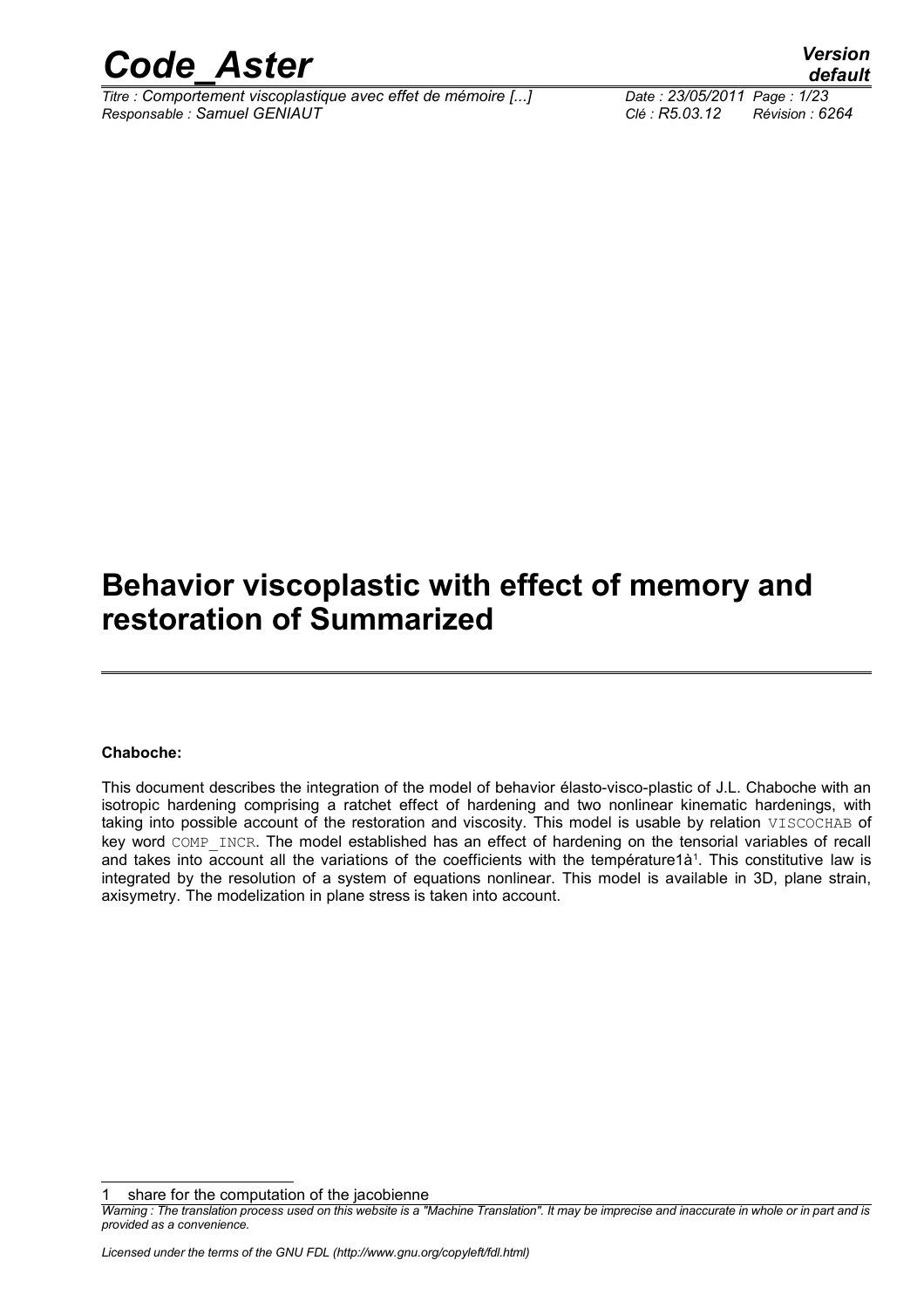*Titre : Comportement viscoplastique avec effet de mémoire [...] Date : 23/05/2011 Page : 2/23 Responsable : Samuel GENIAUT Clé : R5.03.12 Révision : 6264*

*default*

### **Contents**

| 1 Model élasto-visco-plastic of J.L. Chaboche with ratchet effect and of restoration VISCOCHAB3 |
|-------------------------------------------------------------------------------------------------|
|                                                                                                 |
|                                                                                                 |
|                                                                                                 |
|                                                                                                 |
|                                                                                                 |
|                                                                                                 |
|                                                                                                 |
|                                                                                                 |
|                                                                                                 |
|                                                                                                 |
|                                                                                                 |
|                                                                                                 |
|                                                                                                 |
|                                                                                                 |
|                                                                                                 |
|                                                                                                 |
|                                                                                                 |
|                                                                                                 |
|                                                                                                 |

*Warning : The translation process used on this website is a "Machine Translation". It may be imprecise and inaccurate in whole or in part and is provided as a convenience.*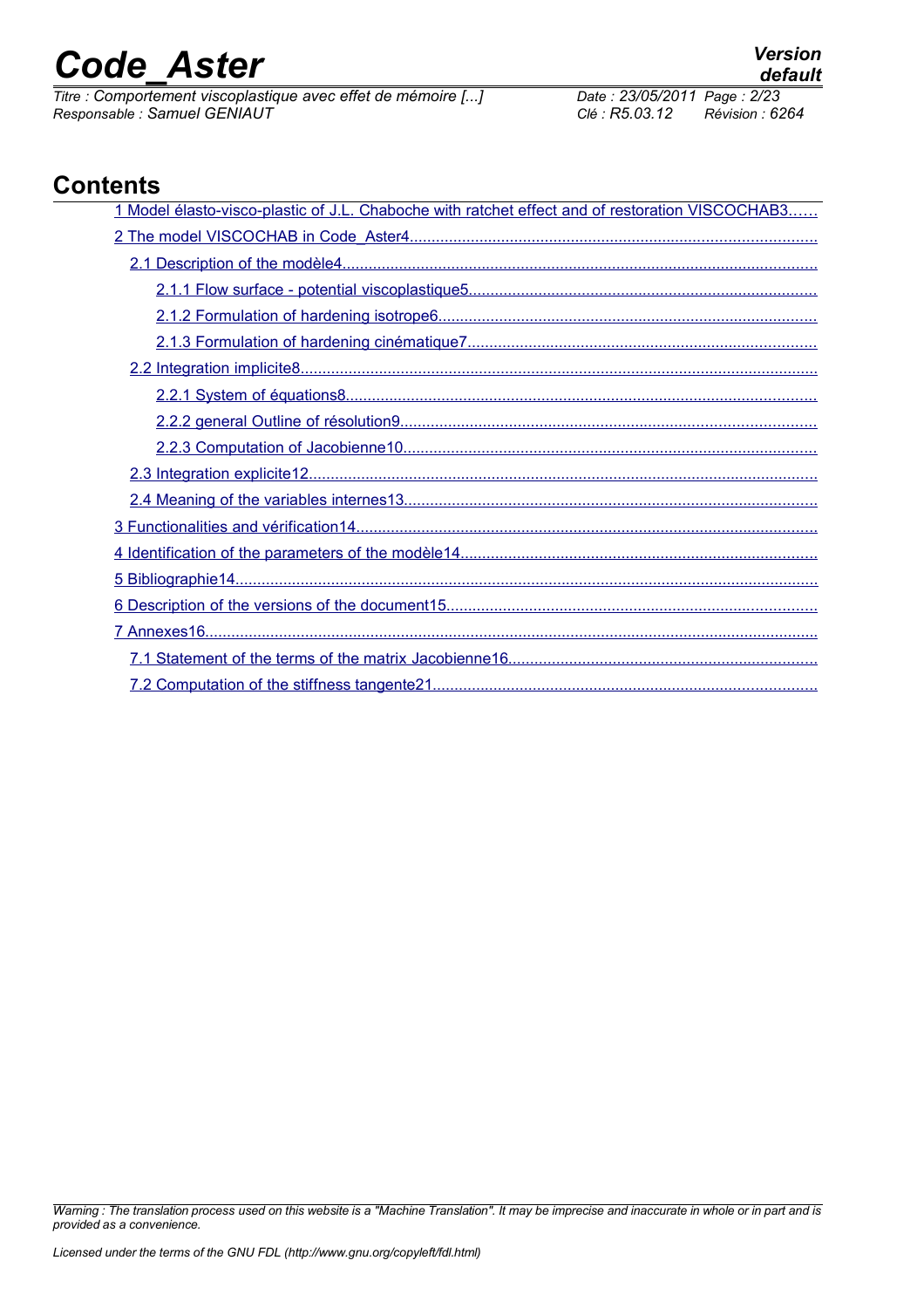*Titre : Comportement viscoplastique avec effet de mémoire [...] Date : 23/05/2011 Page : 3/23 Responsable : Samuel GENIAUT Clé : R5.03.12 Révision : 6264*

### <span id="page-2-0"></span>**1 Models élasto-visco-plastic of J.L. Chaboche with ratchet effect and of restoration**

The model elastoviscoplastic of J.L.Chaboche [bib1] most complete superimposes on isotropic hardening two variables of kinematic hardening, and makes it possible to take into account the effects of cyclic hardening, creep, the restoration and the memory of largest hardening. It is thus well adapted to the cyclic loadings. Under certain

conditions of loading, the structures can be prone to a phenomenon of progressive strain, being able to harm the functional capacities of the device. In its original form, the model largely over-estimates the progressive strain; to improve its representativeness, it was modified by introducing terms of radial evanescence, in order to better model this phenomenon [bib2]. The model resulting, named VISCOCHAB, is described in this document. Several studies

consisted in testing this constitutive law with respect to its capacity with modelling the progressive strains [bib3, bib4], while comparing with tests [bib5, bib6, bib7, bib8] and with other models [bib12] in particular that of Taheri [R5.03.05]. In particular, identifications of steels 316L and 304L were made (resp. in [bib4] and [bib9]). Recently, the studies of thermal fatigue required the use of VISCOCHAB, in particular to take into account the effect of memory. The model

comprises 25 parameters (+ 2 elastic parameters) introduced into command DEFI\_MATERIAU : VISCOCHAB (

VISCOCHAB FO) =  $F$  (# hardening isotropic ♦K=, ◊B  $=$ ,  $\Diamond A$  *k*  $R=$ , ( default *b* : *α <sup>R</sup>* 1 .) # kinematic hardening  $\triangleleft$ C1=,  $\triangleleft$  $C2=$ ,  $\qquad \qquad C_1$ G1  $0=$  ,  $C_{2}$   $\rightarrow$ G2\_0= , *γ*  $\begin{matrix} 0 & \Diamond \\ 1 & \end{matrix}$ A\_I=, ( default *γ* 2  $\boldsymbol{0}$ : *a*<sup>∞</sup>  $a_{\infty}$  1 .) # viscosity  $\blacklozenge$ K  $0=$ ,  $\blacklozenge$ N=,  $\#$  exponential  $K_0$ *n* flow  $\Diamond$ A K=, (default : *α <sup>K</sup>* 0 .) ◊ALP=, (default : *α* 0 .) # effect of memory ◊ETA=, (default : *η* 0.5 ) ♦MU=, (default : *μ* 0 .) ♦Q\_M=, ♦  $Q_0 = ,$   $\qquad \qquad \#$   $Q_m$ progressive  $Q_0$ 

*Warning : The translation process used on this website is a "Machine Translation". It may be imprecise and inaccurate in whole or in part and is provided as a convenience.*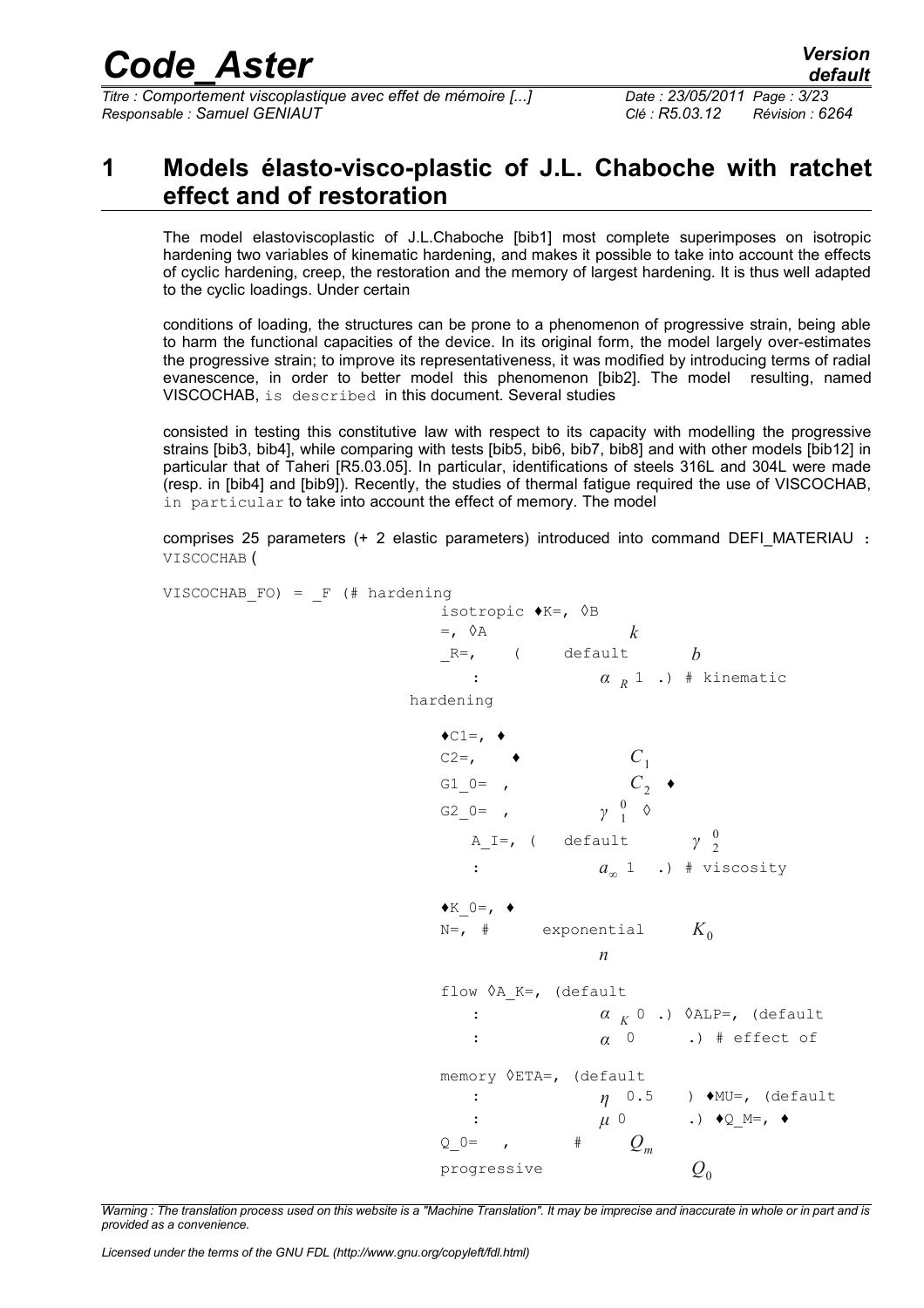*Titre : Comportement viscoplastique avec effet de mémoire [...] Date : 23/05/2011 Page : 4/23 Responsable : Samuel GENIAUT Clé : R5.03.12 Révision : 6264*

| mémoire []                         | Date: 23/05/2011 Page: 4/23<br>Clé : R5.03.12 Révision : 6264 |
|------------------------------------|---------------------------------------------------------------|
| strains (Burlet) $OD1=$ , (default |                                                               |
| $\mathcal{L}$                      | $\delta_1$ 1 .) $\lozenge$ D2=, (default                      |
| $\sim$ 100 $\sim$                  | $\delta$ , 1 .) # restoration                                 |
| $OM R=$ , (default                 |                                                               |
| $\mathbf{L}$                       | $m_r$ 1.) $\Diamond$ G R=, (default                           |
| $\sim 10$                          | $\gamma$ , 0 .) $\Diamond M$ 1=, (default                     |
| $\mathbb{C}^n$                     | $m_1$ 1 .) $\&M_2=$ , (default                                |

: *m*<sub>2</sub> 1 .)  $\sqrt[3]{G_X1} =$ , (default

:  $Q_r^*$  0 .)) These parameters

 $\gamma$ <sub>*X1*</sub> 0 .)  $\Diamond$ G X2=, (default

 $\gamma$ <sub>*x*2</sub> 0 .)  $\Diamond$ QR 0=, (default

are real constants. All these parameters can depend on the temperature (key words VISCOCHAB\_FO ) and the expected values are of standard function. There is no value by default in this case. It will be noted that if C1 or C2 depends on the temperature, the computation of the jacobian matrix is not exact, which can make convergence local difficult if C1 or C2 strongly varies with. The use *T*

: *γ*

: *γ*

of this constitutive law is accessible in commands STAT\_NON\_LINE or DYNA NON LINE by the key word VISCOCHAB from COMP\_INCR. This complete

model can be "degraded" by cancelling the effect of certain mechanisms (for example the effect of restoration). For example, by cancelling the effect of the restoration and the terms of radial évanescence of kinematic hardening (materials parameters by default), one finds the model of Chaboche with effect of memory VISC\_CIN2\_MEMO [bib12]. For details

concerning the choice of materials parameters leading to the cancellation of certain effects, one will be able to refer to documentation of the command DEFI\_MATERIAU . In the continuation

of this document, one describes VISCOCHAB precisely the model. One presents then the detail of his numerical integration in restrain with the construction of the coherent tangent matrix. The model

### <span id="page-3-1"></span>**2 VISCOCHAB in Code\_Aster** *Description*

#### **2.1 of the model At any moment**

<span id="page-3-0"></span>, the state of the material is described by the strain, the temperature  $\epsilon$ , the plastic strain *T*, the cumulated  $\epsilon^{\rm p}$  plastic strain and the tensor  $\,p\,$  of recall. The equations of state  $\,$  X  $\,$  then define according to these variables of state the stress (broken up  $\quad \bm \sigma \!=\! \sigma^H \mathbf{Id} \!+\! \bm{\tilde \sigma} \quad$  into hydrostatics parts and deviatoric), the isotropic share of hardening and the kinematical  $R$  share: with éq  $X$  2.1

*Warning : The translation process used on this website is a "Machine Translation". It may be imprecise and inaccurate in whole or in part and is provided as a convenience.*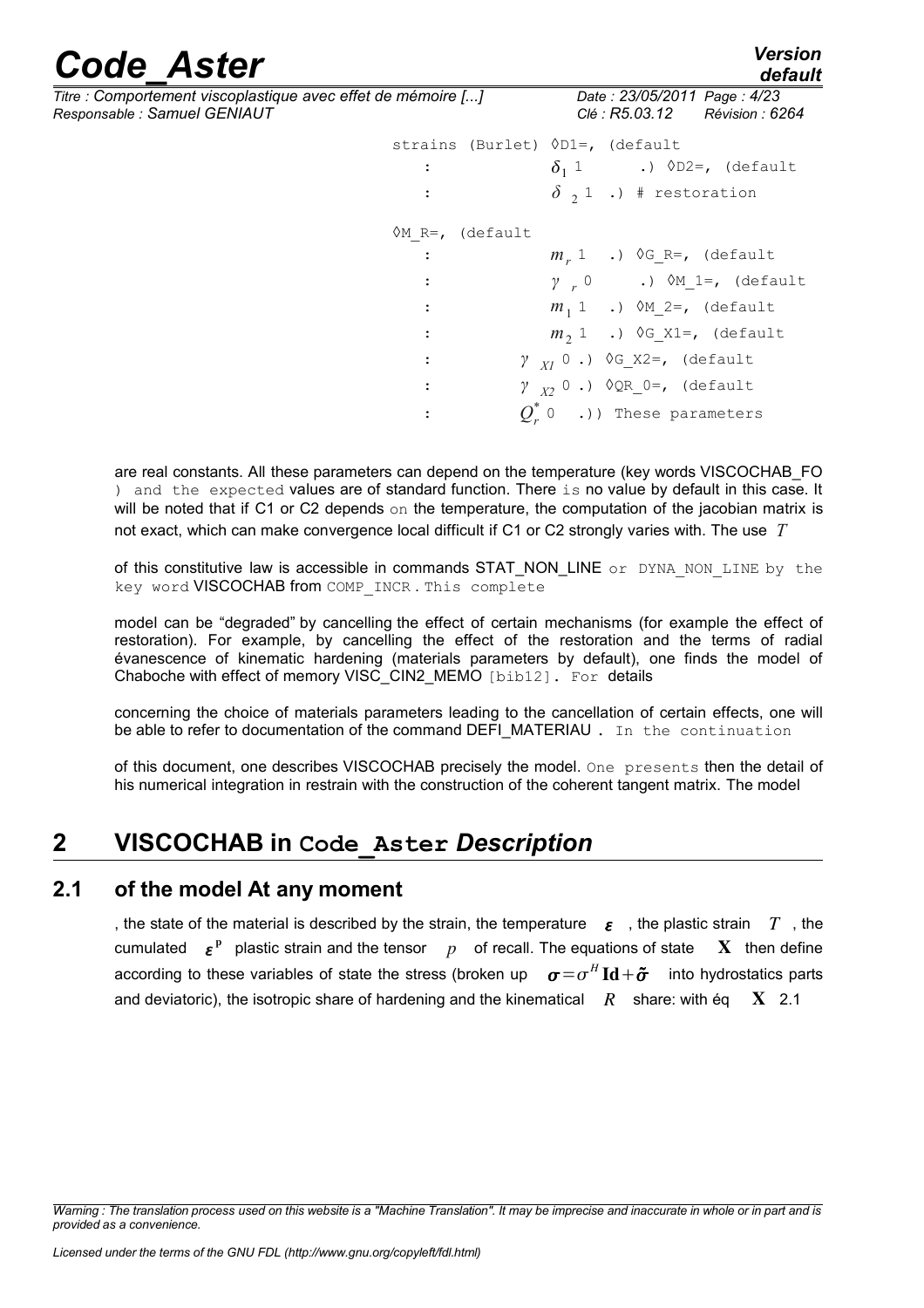*Titre : Comportement viscoplastique avec effet de mémoire [...] Date : 23/05/2011 Page : 5/23 Responsable : Samuel GENIAUT Clé : R5.03.12 Révision : 6264*

$$
\sigma^H = \frac{1}{3} tr(\sigma) = K tr(\epsilon - \epsilon^{\text{th}}) \qquad \text{- 1 éq} \quad \epsilon^{\text{th}} = \alpha (T - T^{\text{ref}}) \text{Id} \tag{2.1-2 éq}
$$

$$
\tilde{\boldsymbol{\sigma}} = \boldsymbol{\sigma} - \boldsymbol{\sigma}^H \operatorname{Id} = 2 \mu (\tilde{\boldsymbol{\epsilon}} - \boldsymbol{\epsilon}^P)
$$

$$
R = R(p) \tag{2.1-4 where}
$$

$$
X = (p, \varepsilon^p) \qquad \qquad \text{and the}
$$

coefficients  $K, \mu, \alpha$  of and are  $\mathbf{X}(p)$  characteristics  $R(p)$  of the material which can depend on the temperature. More precisely, they are respectively the moduli of compressibility and shears, the thermal coefficient of thermal expansion, the functions of isotropic and kinematical hardening. As for, it is  $T^{ref}$  the reference temperature, for which one regards the thermal strain as being null. Flow surface

#### **2.1.1 - viscoplastic potential flow surface**

<span id="page-4-0"></span>associated with model VISCOCHAB is represented within the space of principal stresses by: its center

•, tensor D **X** "kinematic hardening, its size

•, being its  $\alpha_R R + k$  initial k size and the variable R D" isotropic hardening giving the evolution of this size, modulated by the coefficient, its form  $\alpha_R^{}$  given

•by the criterion of Von Mises steady to. is the deviator  $\tilde{\sigma}$ -X  $\tilde{\sigma}$  of the stresses. The evolution

of the plastic strain is controlled by a normal flow model to a plasticity criterion of Von Mises: éq 2.1-5

$$
F(\boldsymbol{\sigma}, R, \mathbf{X}) = (\boldsymbol{\tilde{\sigma}} - \mathbf{X})_{eq} - \alpha_R R(p) - k \quad \text{avec } A_{eq} = \sqrt{\frac{3}{2} \tilde{A} \cdot \tilde{A}} \qquad \qquad \text{the viscoplastic}
$$

potential of dissipation for the model of Chaboche is written: éq 2.1-6 where

$$
\Omega^{p} = \frac{K_{0} + \alpha_{k} R}{\alpha (n+1)} \exp \left[ \alpha \left\langle \frac{F}{K_{0} + \alpha_{k} R} \right\rangle^{n+1} \right]
$$
 is

the positive  $\langle F \rangle$  part of. One from of deduced  $F$ 

the law of evolution from the plastic strain: éq 2.1-7 while

$$
\dot{\boldsymbol{\varepsilon}}^p = \frac{\partial \Omega^p}{\partial \boldsymbol{\sigma}} = \dot{p} \frac{\partial F}{\partial \boldsymbol{\sigma}} = \frac{3}{2} \dot{p} \frac{\boldsymbol{\tilde{\sigma}} - \mathbf{X}}{|\boldsymbol{\tilde{\sigma}} - \mathbf{X}|_{eq}}
$$
 having posed

: éq 2.1-8 Classically

$$
\dot{p} = \left\langle \frac{F}{K_0 + \alpha_k R} \right\rangle^n \exp \left[ \alpha \left\langle \frac{F}{K_0 + \alpha_k R} \right\rangle^{n+1} \right]
$$

, is the cumulated  $\,p\,$  plastic strainrate. The parameters, and are  $\,K_{\,0}$  relating  $\,\alpha_{\,k}\,$   $\,\alpha\,$  to the viscosity of the material (viscosity of Norton). The equation [éq 2.1-7] can be also written in an equivalent way in the following form: éq 2.1-9

$$
\dot{p} = \sqrt{\frac{2}{3}} \dot{\boldsymbol{\varepsilon}}^p : \dot{\boldsymbol{\varepsilon}}^p
$$

norm at flow surface is noted: éq the 2.1-10

*Warning : The translation process used on this website is a "Machine Translation". It may be imprecise and inaccurate in whole or in part and is provided as a convenience.*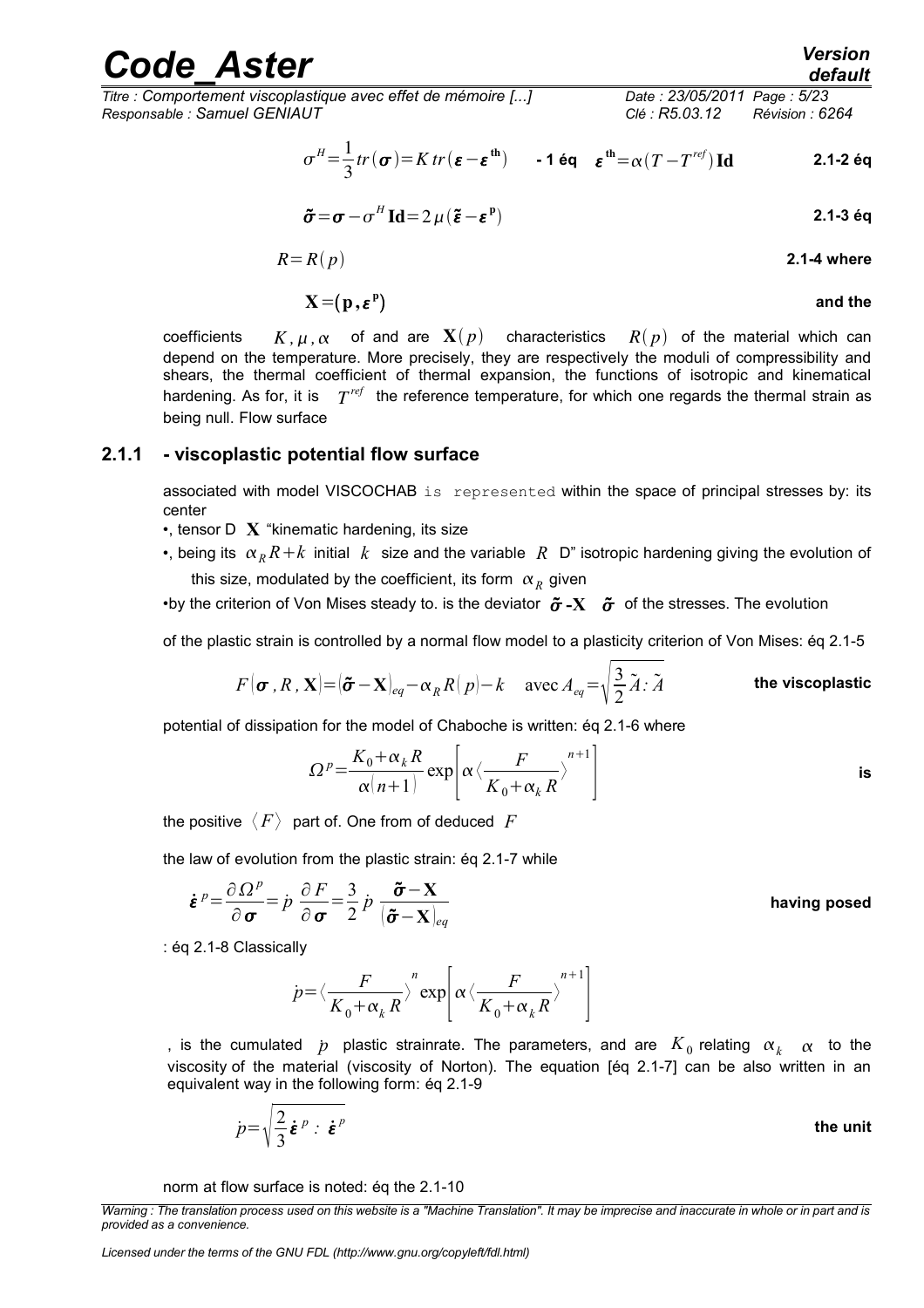*Titre : Comportement viscoplastique avec effet de mémoire [...] Date : 23/05/2011 Page : 6/23 Responsable : Samuel GENIAUT Clé : R5.03.12 Révision : 6264*

$$
\mathbf{n} = \frac{\partial F}{\partial \sigma} || \frac{\partial F}{\partial \sigma} ||^{-1} = \sqrt{\frac{2}{3}} \frac{\partial F}{\partial \sigma} = \sqrt{\frac{3}{2}} \frac{\tilde{\sigma} - \mathbf{X}}{(\tilde{\sigma} - \mathbf{X})_{eq}}
$$
 laws of

evolution of isotropic hardening and kinematic hardening are obtained starting from the thermodynamic potential and from the potential of dissipation. Formulation

#### **2.1.2 of isotropic hardening the evolution**

<span id="page-5-0"></span>of the isotropic variable of hardening is given *R* by: éq 2.1-11

$$
\dot{R} = b(Q - R)\dot{p} + \gamma_r|Q_r - R|^{m_r} \text{sgn}(Q_r - R)
$$
 This model D

"evolution of L" isotropic hardening utilizes a first linear term according to the cumulated viscoplastic strainrate. This term  $\dot{p}$  is useful to describe the evolution of the loop (softening or hardening) in cyclic loading. This term provides an asymptotic value of (corresponding *R* at the stabilized state) equal to the variable. This variable *Q* represents *Q* cyclic hardening (the effect of memory of the maximum strains). It is not a constant but it depends on the maximum amplitude of the strain (effect of memory): éq 2.1-12

$$
Q = Q_0 + (Q_m - Q_0)(1 - e^{-2\mu q})
$$
 One defines

within the space of strains a flow surface inside which is a constant *Q* (field of NON-hardening): éq 2.1-13

$$
f\left(\boldsymbol{\varepsilon}^{\mathrm{p}},\boldsymbol{\xi}\right),q\left|=\frac{2}{3}\left(\boldsymbol{\varepsilon}^{\mathrm{p}}-\boldsymbol{\xi}\right)_{eq}-q\leq 0
$$
 This criterion

defines a field characterizing the plastic strains maximum ones, of which measures the radius *q* and the center,  $\boldsymbol{\xi}$  calculated according to a model of normality: eq 2.1-14

$$
\dot{\boldsymbol{\varepsilon}}^p \cdot \frac{\partial f}{\partial \boldsymbol{\varepsilon}^p} > 0
$$
 the unit

norm at flow surface is noted: éq the 2.1-15

$$
\mathbf{n}^* = \frac{\partial f}{\partial \sigma} || \frac{\partial f}{\partial \sigma} ||^{-1} = \sqrt{\frac{3}{2}} \frac{\varepsilon^{\mathbf{p}} - \xi}{(\varepsilon^{\mathbf{p}} - \xi)_{\text{eq}}}
$$
 laws of

evolution of the variables and are given  $q \geq \epsilon$  in the form: éq 2.1-16

$$
\dot{q} = \eta H(f) \langle \mathbf{n} : \mathbf{n}^* \rangle p
$$
\n
$$
\dot{\xi} = \sqrt{\frac{3}{2}} (1 - \eta) H(f) \langle \mathbf{n} : \mathbf{n}^* \rangle p \mathbf{n}^*
$$
\nthe parameter

(which does not exist  $\eta$  in the initial formulation 5) makes it possible [5t](#page-14-3)o partially take into account the effect of memory. If it is equal to 1/2, the initial formulation is found. If it is worth 1, to the norm of *q* the more plastic large deformation attack is equal. If it is much lower than 1/2, the effect of memory is taken into account partly only. Note:

#### **The same**

*statements for, and Q f are used q*˙ ˙ *in models VMIS/VISC \_CIN1 / 2\_MEMO [feeding-bottle 11] which* are *simplified versions (and optimized) of VISCOCHAB cf [R5.03.04 ]. The law of*

*Licensed under the terms of the GNU FDL (http://www.gnu.org/copyleft/fdl.html)*

*default*

*Warning : The translation process used on this website is a "Machine Translation". It may be imprecise and inaccurate in whole or in part and is provided as a convenience.*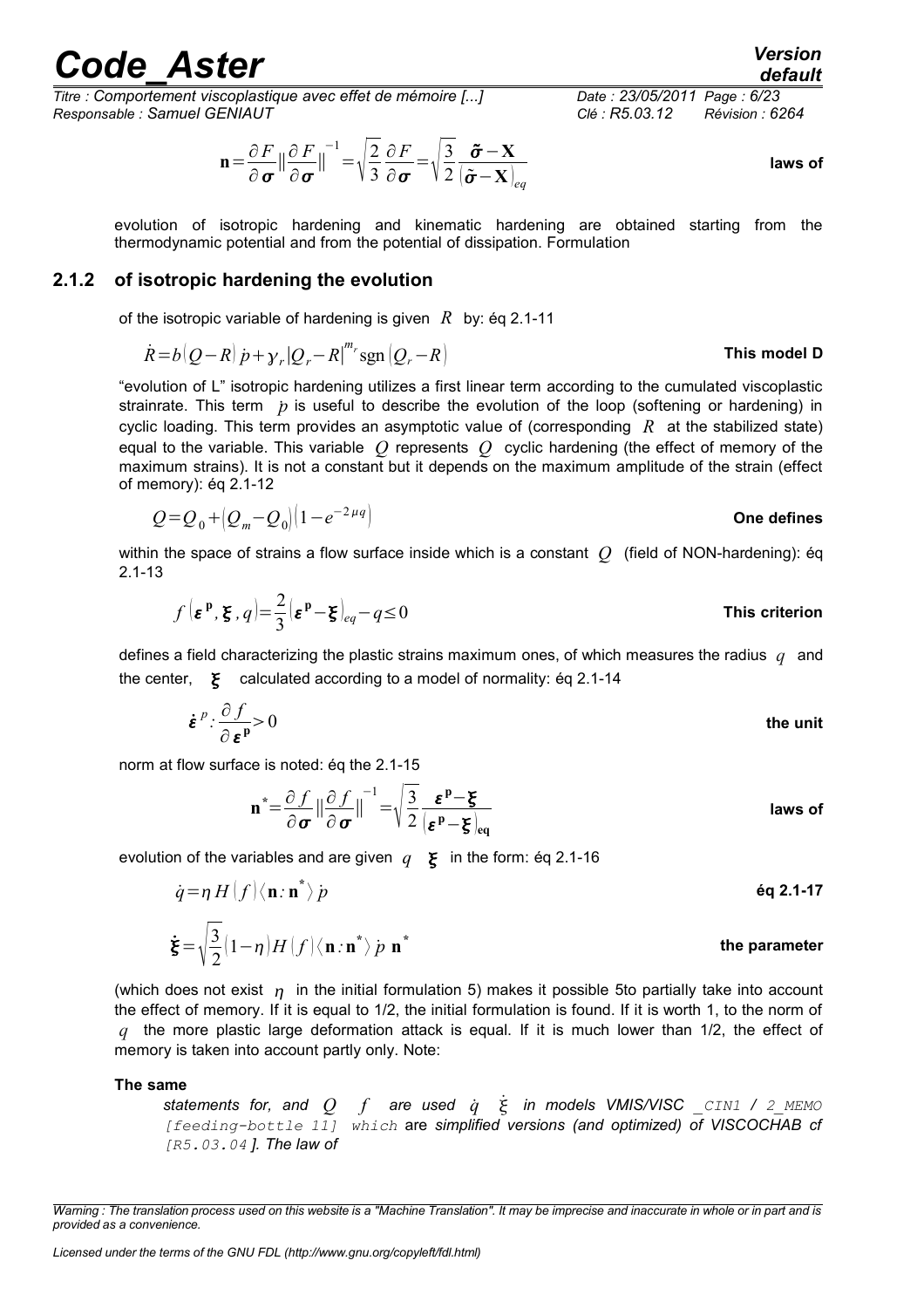*Titre : Comportement viscoplastique avec effet de mémoire [...] Date : 23/05/2011 Page : 7/23 Responsable : Samuel GENIAUT Clé : R5.03.12 Révision : 6264*

evolution of isotropic hardening [éq 2.1-11] utilized a second term, allowing to take into account the effect of the restoration. The variable is given  $\,{\cal Q}_r\,$  by the equation: éq 2.1-18

Let us note that

\n
$$
Q_r = Q - Q_r^* \left[ 1 - \left( \frac{Q_m - Q}{Q_m} \right)^2 \right]
$$

in the model initial of Chaboche [bib1], the coefficient in the equation *m<sup>r</sup>* [éq 2.1-11] is worth 1. Formulation

#### **2.1.3 of kinematic hardening Before giving**

<span id="page-6-0"></span>the form of the model of hardening of model VISCOCHAB, one points out the various stages which allowed its development. The simplest

model is a linear hardening of the form: éq 2.1-19

 $\chi = \gamma^0 \left| a_{\infty} + (1 - a_{\infty}) e \right|$ 

 $Q_m$  ||

$$
\dot{\mathbf{X}} = \frac{2}{3} C \dot{\boldsymbol{\varepsilon}}^p
$$
 With this model

, one can add a nonlinear term of recall providing an effect of evanescent memory of the way of loading (models initial of Chaboche): éq 2.1-20

$$
\dot{\mathbf{X}} = \frac{2}{3} C \dot{\boldsymbol{\epsilon}}^{\mathbf{p}} - \gamma \mathbf{X} \dot{\boldsymbol{p}} \qquad \text{with } \dot{\mathbf{e}} \mathbf{q} \text{ 2.1}
$$

- 21

was shown that such a model largely over-estimates the phenomenon of progressive strain. This brings to introduce a term with radial evanescence (term due to Burlet and Cailletaud): éq 2.1-22

$$
\dot{\mathbf{X}} = \frac{2}{3} C \dot{\boldsymbol{\varepsilon}}^p - \gamma (\mathbf{X} : \mathbf{n}) \mathbf{n} \dot{\boldsymbol{p}}
$$
 In fact, this

model underestimates the phenomenon of progressive strain now. One can then combine the two equations [éq 2.1.20] and [éq 2.1.22] with the parameter of weighting, in order to better  $\delta \in [0,1]$ consider the strains progressive: éq 2.1-23

$$
\dot{\mathbf{X}} = \frac{2}{3} C \dot{\boldsymbol{\varepsilon}}^p - \left[ \delta(\mathbf{y} \mathbf{X} \dot{\boldsymbol{p}}) + (1 - \delta)(\mathbf{y} \left( \mathbf{X} : \mathbf{n} \right) \mathbf{n} \dot{\boldsymbol{p}}) \right]
$$
 In the model

initial of Chaboche, one finds also a term additional which makes it possible to introduce the effects of the restoration into kinematic hardening, which gives to final the following model: éq 2.1-24

$$
\dot{\mathbf{X}} = \frac{2}{3} C \dot{\boldsymbol{\varepsilon}}^p - \gamma \big[ \delta \mathbf{X} + (1 - \delta) (\mathbf{X} : \mathbf{n}) \mathbf{n} \big] p - \gamma_X \big[ (\mathbf{X})_{eq} \big]^{m-1} \mathbf{X}
$$
 with given

<sup>−</sup>*bp* ] **It**

by  $\gamma$  the equation [éq 2.1-21]. For an exact

taking into account of the dependence of materials parameters compared to the temperature, it is necessary to add an additional term in, which gives  $\dot{T}$ : ég 2.1-25

$$
\dot{\mathbf{X}} = \frac{2}{3} C \dot{\boldsymbol{\varepsilon}}^p - \gamma \left[ \delta \ \mathbf{X} + (1 - \delta) (\mathbf{X} : \mathbf{n}) \mathbf{n} \right] p - \gamma_X \left[ (\mathbf{X})_{eq} \right]^{m-1} \mathbf{X} + \frac{1}{C} \frac{\partial C}{\partial T} \mathbf{X} \dot{T}
$$
 with given

by  $\gamma$  the equation [éq 2.1-21]. The model

*Warning : The translation process used on this website is a "Machine Translation". It may be imprecise and inaccurate in whole or in part and is provided as a convenience.*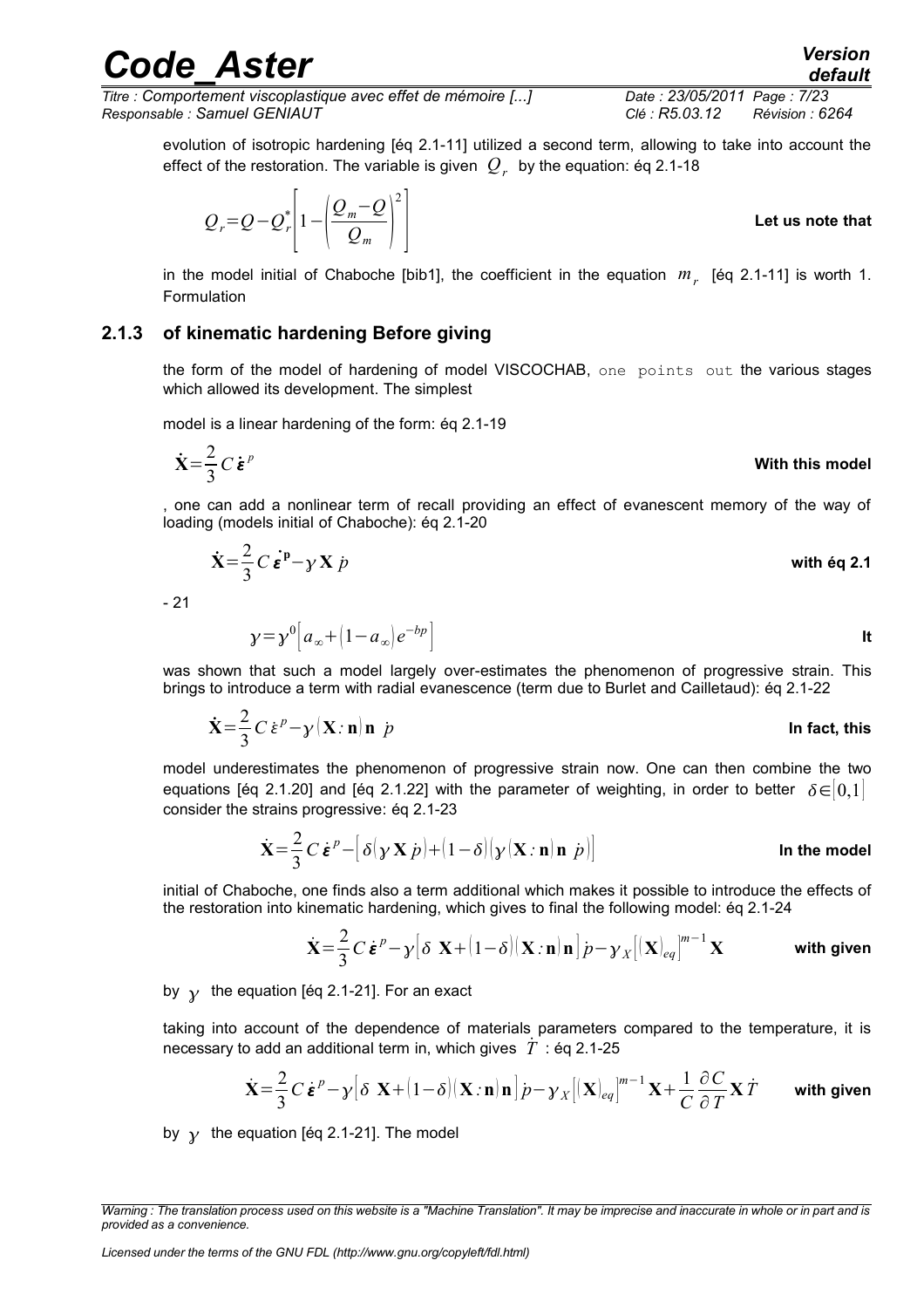*Titre : Comportement viscoplastique avec effet de mémoire [...] Date : 23/05/2011 Page : 8/23 Responsable : Samuel GENIAUT Clé : R5.03.12 Révision : 6264*

*default*

VISCOCHAB proposed  $\texttt{compress}$  in fact 2 variables of kinematic hardening and whose  $\mathbf{X}_1^+$  laws

 $\mathbf{X_2^{\cdot}}$  of evolutions are given by the equation [éq 2.1-25]. Assessment:

#### The law of

evolution of hardening is form: éq 2.1-26

$$
\begin{aligned}\n\left| \mathbf{X} = \mathbf{X}_1 + \mathbf{X}_2 \\
\dot{\mathbf{X}}_i = \frac{2}{3} C_i \dot{\boldsymbol{\varepsilon}}^p - \gamma_i \left[ \delta_i \mathbf{X}_i + (1 - \delta_i) (\mathbf{X}_i : \mathbf{n}) \mathbf{n} \right] p \\
-\gamma_{X_i} \left[ (\mathbf{X}_i)_{eq} \right]^{m_i - 1} \mathbf{X}_i + \frac{1}{C_i} \frac{\partial C_i}{\partial T} \mathbf{X}_i \cdot T \quad i = 1, 2\n\end{aligned}\n\right.
$$
\nwith eq 2.1

- 27

$$
\gamma_i = \gamma_i^0 \left[ a_\infty + \left( 1 - a_\infty \right) e^{-b p} \right] \quad i = 1, 2
$$
 **implicit**

#### **2.2 Integration to carry out**

<span id="page-7-1"></span>the integration of the constitutive law numerically, one carries out a discretization in time and one adopts a diagram of implicit, famous Eulerian adapted for elastoplastic behavior models. It is the method used by default. It is also possible to carry out an explicit integration (see §2.3) by choosin[g2.3](#page-11-0) key word ALGO INTE=' RUNGE\_KUTTA'. Henceforth

, the following notations will be employed: etreprésentent  $A^-$ ,  $A^+$   $\;\;\Delta A$  respectively the values of a quantity at the beginning and at the end of time step considered thus that its increment during the step. There is thus the relation: . The problem  $\varDelta A = A^+ - A^-$  is then the following: knowing the state at time as well as  $t^+$  the increments of strain (resulting from  $\Delta \epsilon$  the phase of prediction (cf STAT NON LINE  $[R5.03.01]$  and of temperature, to determine  $\Delta T$  the state of the local variables at time as well as  $t$  the stresses. System of equations  $\sigma$ 

#### **2.2.1 implicit**

<span id="page-7-0"></span>discretization of the problem led to a system of 27 equations: Relation stress-strain

6 éq éq 2.2 −*<sup>H</sup>* − **th**− *p* ∂ *F* ∂ =0 - 1 Kine matic harde ning 12 éq éq { *i*=1,2 **X<sup>i</sup>** − 2 3 *Ci* **<sup>p</sup>** *i* [*<sup>i</sup>* **X<sup>i</sup>** 1−*i* **X<sup>i</sup>** *:***n n** ] *p Xi*[ **X<sup>i</sup>** *eq*] *m i* −1 **X<sup>i</sup>** *t*− 1 *Ci* ∂*C<sup>i</sup>* ∂*T* **Xi** *T*=0 2.2-2 cumu lated Plasticity 1 éq éq 2.2 *<sup>p</sup>*−*<sup>t</sup>* 〈 *F K*0*<sup>k</sup> R* 〉 *n* exp[ 〈 *F K*0*<sup>k</sup> R* 〉 *n*1 ] =0 - 3 isotro pic Hardening 1 éq éq 2.2 *R*−*b Q* −*R p*−*<sup>r</sup>* ∣*Q<sup>r</sup>* −*R* ∣ *mr* sgn *Q<sup>r</sup>* −*R t*=0 - 4 Effect **of memory**

*Warning : The translation process used on this website is a "Machine Translation". It may be imprecise and inaccurate in whole or in part and is provided as a convenience.*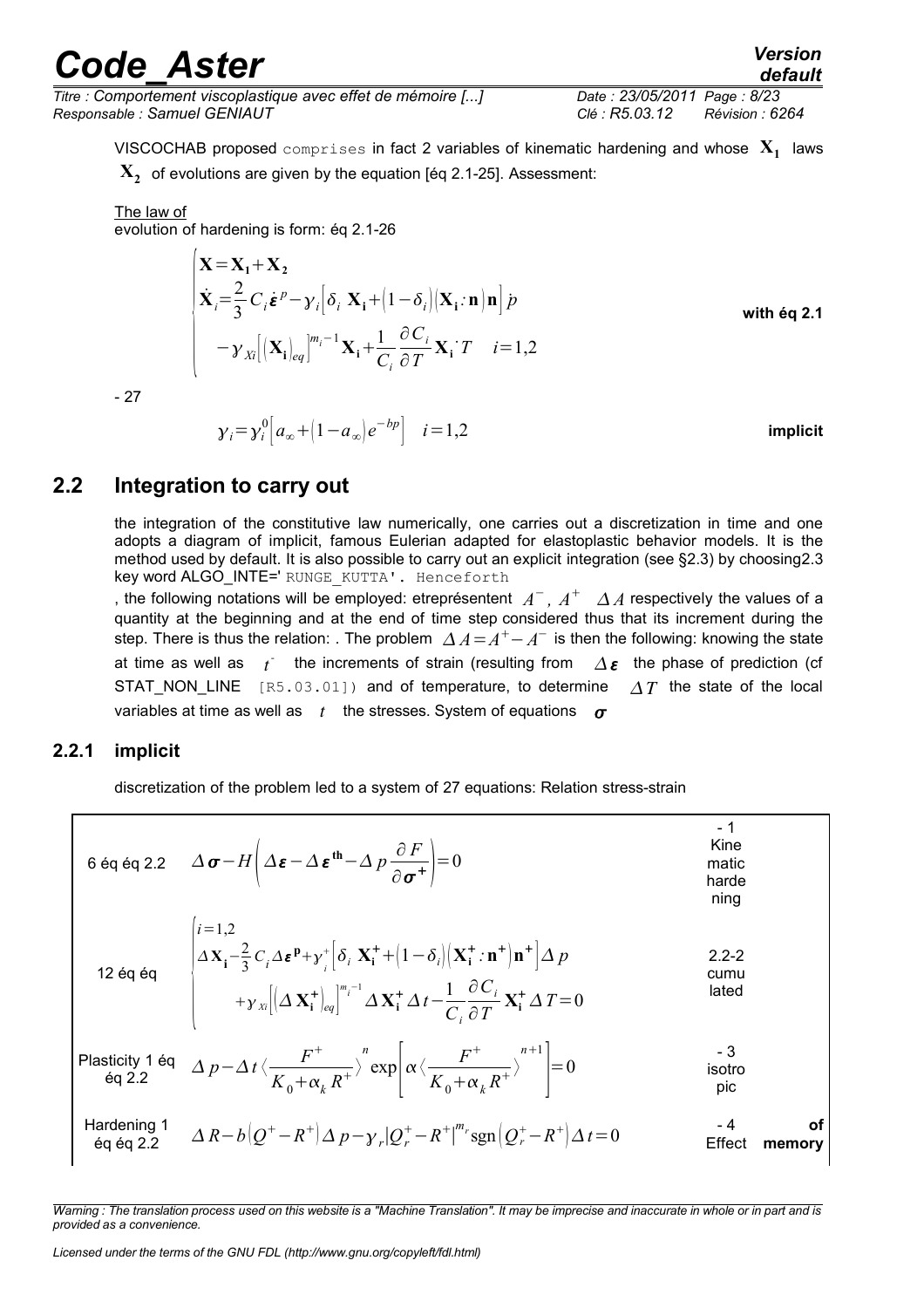*Titre : Comportement viscoplastique avec effet de mémoire [...] Date : 23/05/2011 Page : 9/23 Responsable : Samuel GENIAUT Clé : R5.03.12 Révision : 6264*

$$
\Delta q - \eta H \langle f \rangle \langle \mathbf{n} : \mathbf{n}^* \rangle^+ \Delta p = 0
$$

1 éq éq 2.2

$$
\Delta \xi - \sqrt{\frac{3}{2}} (1 - \eta) H(f) \langle \mathbf{n} : \mathbf{n}^* \rangle^+ \Delta p \left. \mathbf{n}^* \right|^\dagger = 0 \qquad \qquad \text{This system}
$$

, is given  $\gamma$ <sup>*i*</sup>  $\frac{1}{k}$  according to by the equation  $p^+$  [éq. 2.1-27]; and are obtained  $Q^+$   $Q^+_r$  according to by the equations  $\ q^+ \ \$  [éq. 2.1-12] and [éq. 2.1-18]. The 27 unknowns

```
are: \varDelta\boldsymbol{\sigma} , \varDelta\mathbf{X}_1 and \varDelta\mathbf{X}_2 . \varDelta\,p Note: \varDelta\,R \varDelta\,q \varDelta\,\boldsymbol{\xi}
```
**Contrary** to VISC\_CIN2\_MEMO [R5.03.04], the equation of checking of the threshold of the maximum strains: (see [éq.  $f(\mathbf{\varepsilon}^{\mathbf{p}}, \mathbf{\varepsilon}, q) = \frac{2}{2}$ 3 **<sup>p</sup>**− *eq*−*q*=0 2.1-13]) is not taken into account. General outline

#### **2.2.2 of resolution One calculates**

<span id="page-8-0"></span>the stress by making the assumption of a purely elastic increment (). éq 2.3 -  $\Delta p=0$  1 One

$$
\Delta \sigma = H \Delta \varepsilon \text{ avec } \Delta \varepsilon^{p} = \Delta X_{i} = \Delta \xi = 0
$$
  
 
$$
\Delta R = \Delta p = \Delta q = 0
$$
 **calculus**

the function threshold. So then  $F^+{=}|\tilde{\pmb{\sigma}}{-}\mathbf{X}|_{eq}^+{-}\alpha_R R^+-k$  the increment  $\ F^+\!\leq\!0\ \$ is purely elastic and integration is finished. If not of the viscoplastic corrections are carried out by solving the (S1) system according to: Relation stress-strain

6 éq éq 2.3 
$$
\Delta \sigma - H \left( \Delta \varepsilon - \Delta \varepsilon^{th} - \Delta p \frac{\partial F}{\partial \sigma^+} \right) = 0
$$
  
\n6 éq éq 2.3  $\Delta \sigma - H \left( \Delta \varepsilon - \Delta \varepsilon^{th} - \Delta p \frac{\partial F}{\partial \sigma^+} \right) = 0$   
\n12 éq éq 
$$
\begin{vmatrix}\ni=1,2 & \text{Kinem} \\
\Delta x_i - \frac{2}{3}C_i \Delta \varepsilon^p + y_i^* \left[ \delta_i X_i^* + (1 - \delta_i) (X_i^* \cdot \mathbf{n}^+) \mathbf{n}^* \right] \Delta p & 2.3-3 \\
+ y_{xi} \left[ (X_i^*)_{eq} \right]^{m_i-1} X_i^* \Delta t - \frac{1}{C_i} \frac{\partial C_i}{\partial T} X_i \Delta T = 0 & \text{ated} \\
+ g_{xi} \left[ (X_i^*)_{eq} \right]^{m_i-1} \left[ \sum_{i=1}^N \delta_i \Delta p_i \right]^{m_i-1} \left[ \sum_{i=1}^N \delta_i \Delta p_i \right]^{m_i-1} = 0 & \text{state} \\
\text{Plasticity 1 éq 2.3} & \Delta p - \Delta t \left( \frac{F^+}{K_0 + \alpha_k R^+} \right)^n \exp \left[ \alpha \left( \frac{F^+}{K_0 + \alpha_k R^+} \right)^{n+1} \right] = 0 & \text{isotropic} \\
\text{Hardening 1} & \Delta R - b \left[ Q^+ - R^+ \right] \Delta p - y_r \left[ Q_r^* - R^+ \right]^{m_r} \text{sgn} \left[ Q_r^* - R^+ \right] \Delta t = 0 & \text{effect} \\
\text{if } \text{fect} & \text{of memory} \\
1 \text{ éq éq 2.3} & \Delta q = 0 & 0\n\end{vmatrix}
$$

*Warning : The translation process used on this website is a "Machine Translation". It may be imprecise and inaccurate in whole or in part and is provided as a convenience.*

*Licensed under the terms of the GNU FDL (http://www.gnu.org/copyleft/fdl.html)*

*default*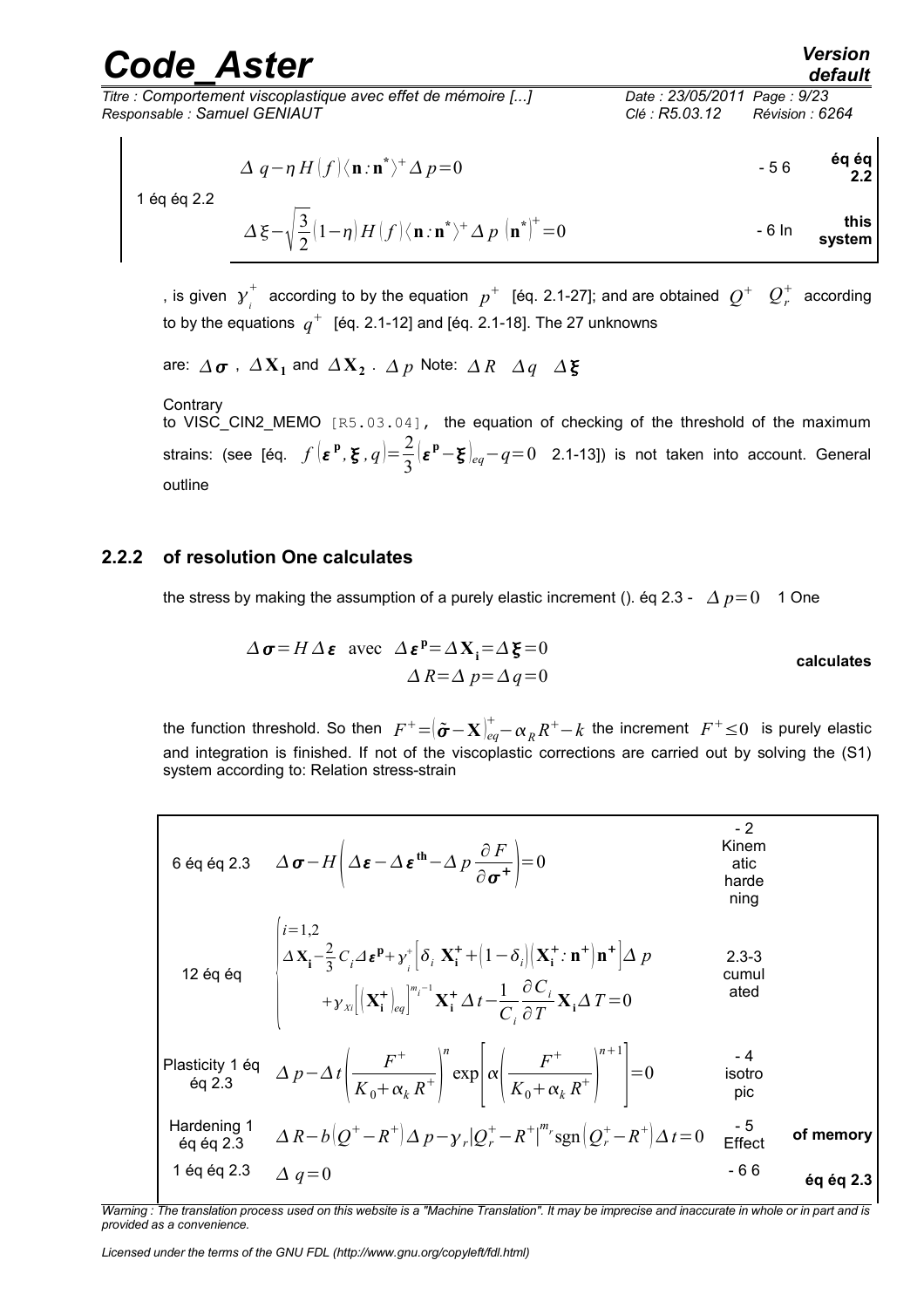*Titre : Comportement viscoplastique avec effet de mémoire [...] Date : 23/05/2011 Page : 10/23 Responsable : Samuel GENIAUT Clé : R5.03.12 Révision : 6264*

$$
\Delta \xi = 0
$$
 20  
20

are:  $\varDelta\,\bm{\sigma}$  .  $\varDelta\,\mathbf{X_1}$  It  $\varDelta\,\mathbf{X_2}$  is noticed  $\varDelta\,p$   $\varDelta\,R$  that and are not part  $\varDelta\,q$  of  $\varDelta\,\bm{\xi}$  the unknowns of it because their solution is commonplace. It is also noticed

that, at this stage, one can check that, and like  $|F^+>0|$  , and, one  $|K_0>0$   $|\alpha_k>0|$  formally  $|R^+>0|$ replaced the hooks (left positive) of the equation [éq 2.2.3] by simple brackets in the equation [éq 2.3-4]. One calculates

then the dual function "envelope surface  $f$  of the maximum strains": éq 2.3-8 So

$$
f^{+} = \frac{2}{3} \left( \varepsilon \quad P - \xi \quad \Big|_{eq}^{+} - q^{+} \right)
$$

"integration  $f^+\leq 0$  is finished. If not, one solves the (S2) system according to: Relation stress-strain

6 eq eq 2.3 
$$
\Delta \sigma - H \left( \Delta \epsilon - \Delta \epsilon^{th} - \Delta p \frac{\partial F}{\partial \sigma^{+}} \right) = 0
$$
  
\n6 eq eq 2.3  $\Delta \sigma - H \left( \Delta \epsilon - \Delta \epsilon^{th} - \Delta p \frac{\partial F}{\partial \sigma^{+}} \right) = 0$   
\n12 eq eq  
\n12 eq eq  
\n
$$
\begin{vmatrix}\ni=1,2 \\
\Delta X_{i}-\frac{2}{3}C_{i}\Delta \epsilon^{p}+y_{i}^{+}\left[ \delta_{i} \ \mathbf{X}_{i}^{+}+[1-\delta_{i}] \left( \mathbf{X}_{i}^{+}:\mathbf{n}^{+}|\mathbf{n}^{+}\right] \Delta p \\
+y_{x} \left[ \left( \mathbf{X}_{i}^{+}\right)_{eq}\right]^{m_{i}-1} \mathbf{X}_{i}^{+} \Delta t - \frac{1}{C_{i}} \frac{\partial C_{i}}{\partial T} \mathbf{X}_{i} \Delta T = 0\n\end{vmatrix}
$$
\n2.3-10 cumulated  
\nPlasticity 1 eq  
\neq 2.3  
\n
$$
\Delta p - \Delta t \left( \frac{F^{+}}{K_{0}+\alpha_{k} R^{+}} \right)^{n} \exp \left[ \alpha \left( \frac{F^{+}}{K_{0}+\alpha_{k} R^{+}} \right)^{n+1} \right] = 0
$$
\n1.11 isotropic  
\nHardening 1  
\n
$$
\Delta q - \eta \langle \mathbf{n}: \mathbf{n}^{*} \rangle^{+} \Delta p - y_{r} | Q_{r}^{+} - R^{+} \Big|^{m_{r}} \text{sgn} \Big( Q_{r}^{+} - R^{+} \Big) \Delta t = 0
$$
\n-12  
\n
$$
\Delta q - \eta \langle \mathbf{n}: \mathbf{n}^{*} \rangle^{+} \Delta p = 0
$$
\n1.22  
\n1.23  
\n
$$
\Delta \xi - \sqrt{\frac{3}{2}} (1-\eta) \langle \mathbf{n}: \mathbf{n}^{*} \rangle^{+} \Delta p \Big( \mathbf{n}^{*} \Big)^{+} = 0
$$
\n1.34  
\n
$$
\Delta \xi - \sqrt{\frac{3}{2}} (1-\eta) \langle \mathbf{n}: \mathbf{n}^{*} \rangle^{+} \Delta p \Big( \mathbf{n}^{*}
$$

are:  $\varDelta\,\bm{\sigma}$  ,  $\varDelta\,\mathbf{X_1}$  and  $\varDelta\,\mathbf{X_2}$  .  $\varDelta\,p$  One  $\varDelta\,R$  notices  $\varDelta\,q$   $\varDelta\,\mathbf{\xi}$ that since, then one  $f^+{>}0$  could replace equations  $H[f]$  [éq 2.2-5] and [éq 2.2-6] by in the equations 1 [éq 2.3-13] and [éq 2.3-14]. The system

(S1) (resp. (S2)) with 20 (resp is a nonlinear implicit system. 27) equations and 20 (resp. 27) unknown. One can formally

write his systems: , with: for  $\phi(\Delta Y)=0$  (S1),

*Warning : The translation process used on this website is a "Machine Translation". It may be imprecise and inaccurate in whole or in part and is provided as a convenience.*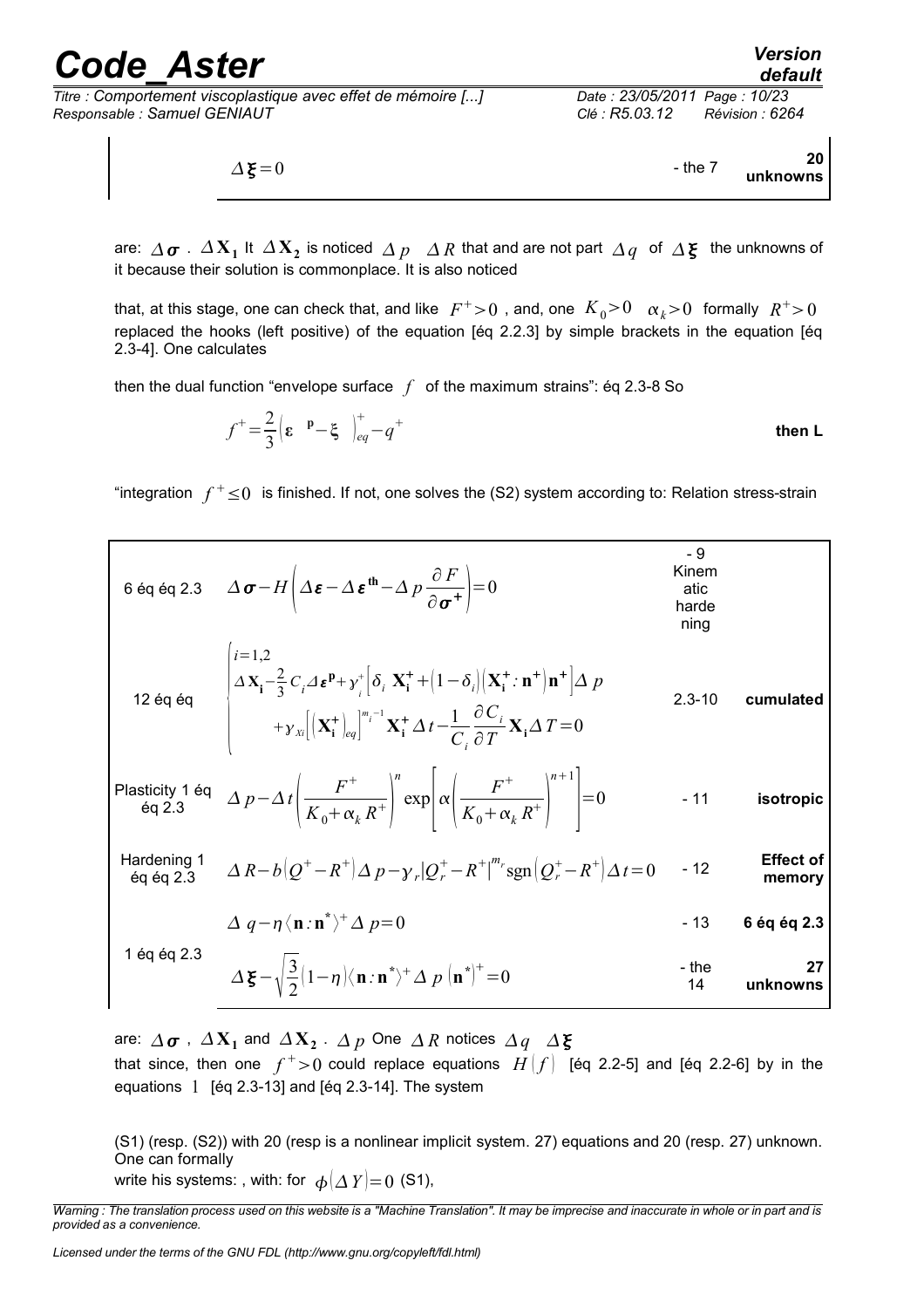*Titre : Comportement viscoplastique avec effet de mémoire [...] Date : 23/05/2011 Page : 11/23 Responsable : Samuel GENIAUT Clé : R5.03.12 Révision : 6264*

• 
$$
\Delta Y = (\Delta \sigma, \Delta X_1, \Delta X_2, \Delta p, \Delta R)^t
$$
 and (S)

• 2). 
$$
\Delta Y = (\Delta \sigma, \Delta X_1, \Delta X_2, \Delta p, \Delta R, \Delta q, \Delta \xi)^t
$$
 These nonlinear

systems are solved by the iterative method of Newton (in L" environment PLASTI describes for example in [R5.03.10]): while reiterating

$$
\boldsymbol{\phi} \left( \Delta \boldsymbol{Y}_k \right) + \left( \frac{\partial \boldsymbol{\phi}}{\partial \Delta \boldsymbol{Y}} \right)_{\Delta \boldsymbol{Y}_k} \left( \Delta \boldsymbol{Y}_{k+1} - \Delta \boldsymbol{Y}_k \right) = 0
$$

<span id="page-10-0"></span>in until *k* convergence and starting with an initial solution ensuring this convergence. Computation of

#### **2.2.3 Jacobienne According to whether**

one has to solve the (S1) system or (S2), one breaks up the system into subsystems  $\phi(\Delta Y)=0$ : for (S1) and

$$
\phi(\Delta Y) = \begin{bmatrix} g(\Delta Y) \\ l(\Delta Y) \\ j(\Delta Y) \\ f(\Delta Y) \\ r(\Delta Y) \\ r(\Delta Y) \end{bmatrix} \text{ for (S2). } \phi(\Delta Y) = \begin{bmatrix} g(\Delta Y) \\ l(\Delta Y) \\ j(\Delta Y) \\ f(\Delta Y) \\ r(\Delta Y) \\ h(\Delta Y) \\ c(\Delta Y) \end{bmatrix} \text{ Where: represent}
$$

*g* the relation stress-strain represents

*l* the equations of kinematic hardening represents  $X_1$ 

- *j* the equations of kinematic hardening represents  $X$ <sub>2</sub>
- *f* the equation defining cumulated plasticity represents *p*
- *r* the equation defining isotropic hardening represents  $R(p)$
- *h* the equation defining the effect of memory represents *q*
- $c$  the equations defining the effect of memory the jacobian matrix  $\boldsymbol{\Sigma}$

*Warning : The translation process used on this website is a "Machine Translation". It may be imprecise and inaccurate in whole or in part and is*

of the system is the matrix written per *J* blocks: Each term

*provided as a convenience.*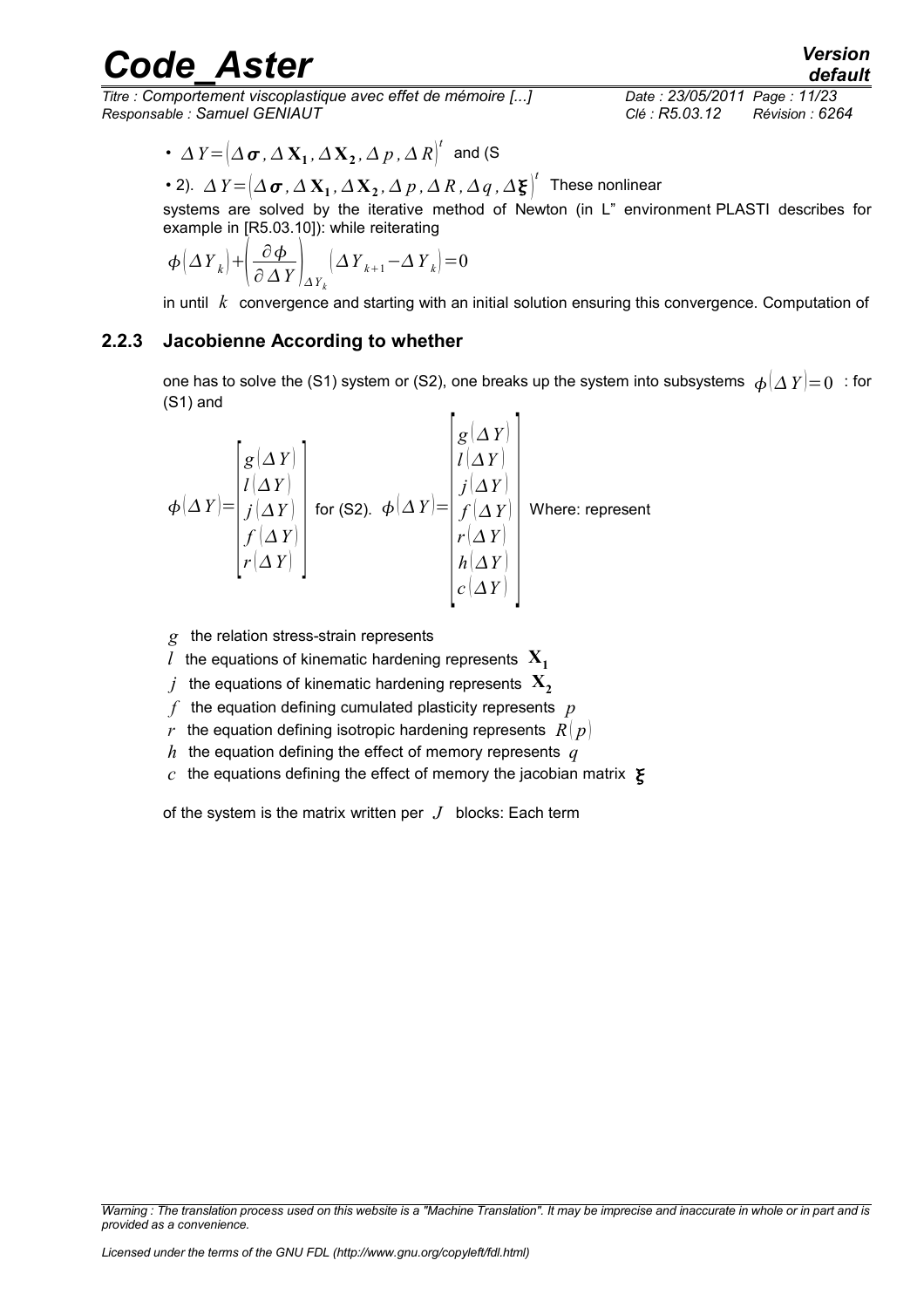$\blacksquare$ 

*Titre : Comportement viscoplastique avec effet de mémoire [...] Date : 23/05/2011 Page : 12/23 Responsable : Samuel GENIAUT Clé : R5.03.12 Révision : 6264*

 $\blacksquare$ 

*default*

|       | $\partial g$                         | $\partial g$                       | $\partial g$                         | $\partial g$                                | $\partial \underline{g}$             | $\partial g$               | $\partial g$                                |
|-------|--------------------------------------|------------------------------------|--------------------------------------|---------------------------------------------|--------------------------------------|----------------------------|---------------------------------------------|
|       | $\partial[\varDelta \ \sigma]$       | $\partial \big  \Delta X_1 \big $  | $\partial \big  \Delta X_2 \big $    | $\partial(\varDelta p)$                     | $\partial(\Delta R)$                 | $\partial(\varDelta q)$    | $\breve{\zeta}$<br>$\partial  \mathcal{A} $ |
|       | дl                                   | $\partial l$                       | $\partial l$                         | $\partial l$                                | $\partial l$                         | $\partial l$               | $\partial l$                                |
|       | $\partial  \varDelta \sigma $        | $\partial \big  \Delta X_1 \big $  | $\overline{\partial}[\varDelta X_2]$ | $\partial(\varDelta p)$                     | $\partial  \Delta R $                | $ \partial $<br>$\Delta q$ | $\zeta$<br>$\partial  \mathcal{A} $         |
|       | $\partial j$                         | $\partial j$                       | $\partial j$                         | $\partial j$                                | $\partial j$                         | $\partial j$               | $\partial j$                                |
|       | $\sigma$<br>$\partial  \mathcal{A} $ | $\partial \big  \Delta X_1 \big $  | $\partial \big  \Delta X_2 \big $    | $\partial(\varDelta p)$                     | $\partial(\Delta R)$                 | $\partial$<br>$\Delta q$   | $\zeta$<br>$\partial$ .                     |
| $J =$ | $\partial f$                         | $\partial f$                       | $\partial f$                         | $\partial f$                                | $\partial f$                         | $\partial f$               | $\partial f$                                |
|       |                                      | $\overline{\partial (\Delta X_1)}$ | $\partial \overline{(AX_2)}$         | $\overline{\partial\big(\mathcal{A}p\big)}$ | $\overline{\partial\left(AR\right)}$ | $\partial(\varDelta q)$    | $\mathcal{E}$<br>$\partial\mathcal{A}$      |
|       | $\partial r$                         | $\partial r$                       | $\partial r$                         | $\partial r$                                | $\partial r$                         | $\partial r$               | $\partial r$                                |
|       | $\partial[\varDelta \ \sigma]$       | $\partial  \Delta X_1 $            | $\partial \big  \Delta X_2 \big $    | $\partial(\varDelta p)$                     | $\partial  \Delta R $                | $\partial$<br>$\Delta q$   | $\partial (\varDelta \xi)$                  |
|       | $\partial h$                         | $\partial h$                       | $\partial h$                         | $\partial h$                                | $\partial h$                         | $\partial h$               | $\partial h$                                |
|       | $\partial[\varDelta \ \sigma]$       | $\partial \big  \Delta X_1 \big $  | $\partial \big  \Delta X_2 \big $    | $\partial\Box(p)$                           | $\partial  \Delta R $                | $\partial(\varDelta q)$    | $\partial[\varDelta \xi]$                   |
|       | $\partial c$                         | $\partial c$                       | $\partial c$                         | $\partial c$                                | $\partial c$                         | $\partial c$               | $\partial c$                                |
|       | $\partial[\varDelta \ \sigma]$       | $\partial  \Delta X_1 $            | $\overline{\partial}[\varDelta X_2]$ | $\partial(\Delta p)$                        | $\partial(\Delta R)$                 | $\partial$<br>$\Delta q$   | $\partial  \mathcal{A} $<br>$\zeta$         |
|       |                                      |                                    |                                      |                                             |                                      |                            |                                             |

of this nonsymmetrical matrix is clarified in Appendix [§7.1]. It will be note[d7.1](#page-16-0) that the terms, and ∂ *l*  $\overline{\partial\big(\overline{\Delta X}_1\big)}$  do not take ∂ *l*  $\partial(\Delta X_{2})$ ∂ *j*  $\partial(\Delta X^{\vphantom{\dagger}}_1)$ ∂ *j*  $\overline{\partial(\Delta X_2)}$  account of the dependence in (see [éq *T* 2.3-10]). Explicit

**2.3 integration to carry out**

<span id="page-11-0"></span>the explicit integration of the constitutive law, one uses the method of Runge-Kutta [R5.03.14]. One thus integrates directly by this method the system of 27 differential equations according to: Flow

$$
6 \text{ éq éq 2.3} \quad \dot{\boldsymbol{\varepsilon}}^p = \frac{\partial \Omega^p}{\partial \boldsymbol{\sigma}} = \dot{p} \frac{\partial F}{\partial \boldsymbol{\sigma}} = \frac{3}{2} \dot{p} \frac{\tilde{\boldsymbol{\sigma}} - \mathbf{X}}{|\tilde{\boldsymbol{\sigma}} - \mathbf{X}|_{eq}} \qquad \qquad \text{Minematic} \qquad \text{hardening}
$$

12 éq éq 
$$
\dot{\alpha}_i = \dot{\boldsymbol{\varepsilon}}^p - \gamma_i \Big[ \delta_i \alpha_i + (1 - \delta_i) \Big( \alpha_i \cdot \mathbf{n} \Big) \mathbf{n} \Big] p - \gamma_{Xi} \Big[ \Big( \mathbf{X}_i \Big)_{eq} \Big]^{m_i - 1} \alpha_i
$$
  $i = 1, 2$  2.3-11 **cumulated**  
\nPlasticity 1  $p = \langle \frac{F}{K_0 + \alpha_k R} \rangle^n \exp \Big[ \alpha \langle \frac{F}{K_0 + \alpha_k R} \rangle^{n+1} \Big]$  - 12 **isotropic**

Hardening 1 
$$
\dot{R} = b(Q - R)\dot{p} + \gamma_r|Q_r - R|^m
$$
sgn $(Q_r - R)$  - 13  
1 éq éq 2.3  $\dot{q} = \eta H(f)(\mathbf{n} : \mathbf{n}^*)\dot{p}$  - 14 6 éq éq 2.3

*Warning : The translation process used on this website is a "Machine Translation". It may be imprecise and inaccurate in whole or in part and is provided as a convenience.*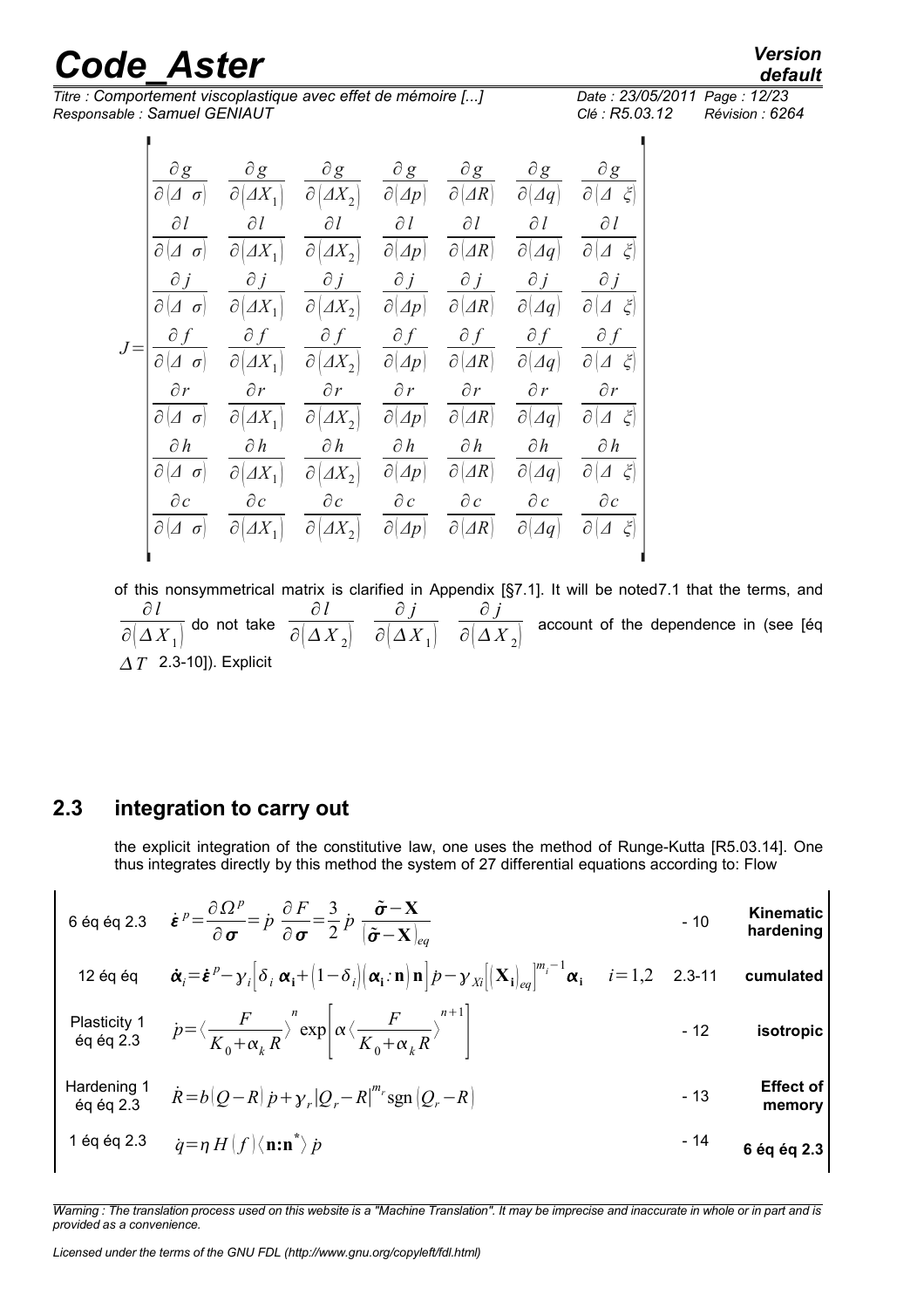*Titre : Comportement viscoplastique avec effet de mémoire [...] Date : 23/05/2011 Page : 13/23 Responsable : Samuel GENIAUT Clé : R5.03.12 Révision : 6264*

*default*

$$
\dot{\xi} = \sqrt{\frac{3}{2}} (1 - \eta) H(f) \langle \mathbf{n} : \mathbf{n}^* \rangle \dot{p} \mathbf{n}^*
$$
 within: **Meaning**

$$
\tilde{\sigma} = \sigma - \sigma^H \operatorname{Id} = 2 \mu (\tilde{\epsilon} - \epsilon^P)
$$
\n
$$
A_{eq} = \sqrt{\frac{3}{2} \tilde{\mathbf{A}} \cdot \tilde{\mathbf{A}}}
$$
\n
$$
F(\sigma, R, \mathbf{X}) = (\tilde{\sigma} - \mathbf{X})_{eq} - \alpha_R R(p) - k
$$
\n
$$
\mathbf{X} = \mathbf{X}_1 + \mathbf{X}_2
$$
\n
$$
\mathbf{X}_1 = \frac{2}{3} C_1 \alpha_1 \qquad \mathbf{X}_2 = \frac{2}{3} C_2 \alpha_2
$$
\n
$$
Q = Q_0 + (Q_m - Q_0) (1 - e^{-2\mu q})
$$
\n
$$
Q_r = Q - Q_r^* \left[ 1 - \left( \frac{Q_m - Q}{Q_m} \right)^2 \right]
$$
\n
$$
f(\epsilon^p, \xi, q) = \frac{2}{3} (\epsilon^p - \xi)_{eq} - q
$$
\n
$$
\mathbf{n}^* = \sqrt{\frac{3}{2} \frac{\epsilon^p - \xi}{(\epsilon^p - \xi)_{eq}}}
$$

*Warning : The translation process used on this website is a "Machine Translation". It may be imprecise and inaccurate in whole or in part and is provided as a convenience.*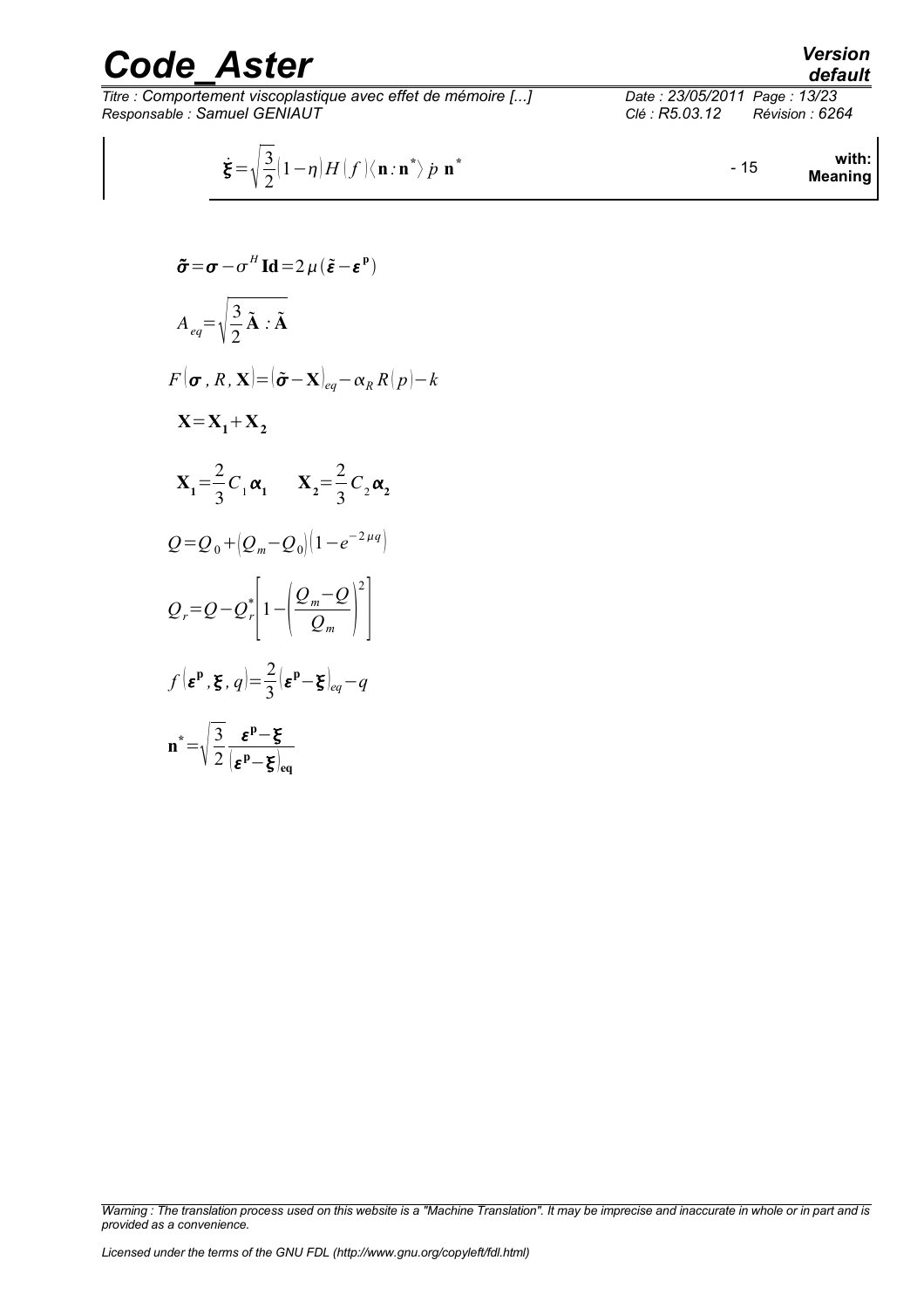*Titre : Comportement viscoplastique avec effet de mémoire [...] Responsable : Samuel GENIAUT Clé : R5.03.12 Révision : 6264*

*default*

### **2.4 of the local variables the local variables**

<span id="page-13-0"></span>of model VISCOCHAB to Gauss points (VARI ELGA) are: in 3D implicit

| in 2D implicit                  | Runge-Kutta                     | $V1 = V1 =$                     |
|---------------------------------|---------------------------------|---------------------------------|
| $V1 = X_{1xx}$                  | $V2 = X_{1xx}$                  | $V2 = \varepsilon \frac{p}{xx}$ |
| $V2 = X_{1yy}$                  | $V3 = X_{1yy}$                  | $V3 = \varepsilon \frac{p}{yy}$ |
| $V3 = X_{1zz}$                  | $V4 = X_{1zz}$                  | $V4 = \varepsilon \frac{p}{zz}$ |
| $V4 = X_{1xy}$                  | $V5 = X_{1xy}$                  | $V5 = \varepsilon \frac{p}{xy}$ |
| $V5 = X_{1xz}$                  | $V6 = X_{2xx}$                  | $V6 = \varepsilon \frac{p}{xz}$ |
| $V6 = X_{1yz}$                  | $V7 = X_{2yy}$                  | $V7 = \varepsilon \frac{p}{yz}$ |
| $V7 = X_{2xx}$                  | $V8 = X_{2zz}$                  | $V8 = \alpha_{1xx}$             |
| $V8 = X_{2yy}$                  | $V9 = X_{2xy}$                  | $V9 = \alpha_{1yy}$             |
| $V9 = X_{2zz}$                  | $\vee$ 10 $p =$                 | v 10 $\alpha_{1zz}$             |
| = $\vee$ 10 $X_{2xy}$           | $=$ V11 $R$                     | = V11 $\alpha_{1xy}$            |
| = V11 $X_{2xz}$                 | $=$ V12 q                       | = V12 $\alpha_{1xz}$            |
| = V12 $X_{2yz}$                 | = V13 $\xi$ <sub>xx</sub>       | = V13 $\alpha_{1yz}$            |
| $=$ V13 $p$                     | = $\vee$ 14 $\xi$ <sub>yy</sub> | = $\vee$ 14 $\alpha_{2xx}$      |
| $=$ V 14 $R$                    | $=$ V 15 $\xi$ <sub>zz</sub>    | $=$ V 15 $\alpha_{2yy}$         |
| $=$ V 15 q                      | = $\vee$ 16 $\xi$ <sub>xy</sub> | $=$ V 16 $\alpha_{2zz}$         |
| = $\vee$ 16 $\xi$ <sub>xx</sub> | = $\vee$ 17 $\zeta$             | = $\vee$ 17 $\alpha_{2xy}$      |
| $=$ V 18 $\xi$ <sub>yy</sub>    |                                 | = $\vee$ 18 $\alpha_{2xz}$      |
| = $\vee$ 19 $\xi$ <sub>zz</sub> |                                 | = $\vee$ 19 $\alpha_{2yz}$      |
| = $\vee$ 20 $\xi$ <sub>xy</sub> |                                 | = $\vee$ 20 $\xi$ <sub>xx</sub> |
| $= \nabla 21 \xi_{xz}$          |                                 | = $V21 \xi_{yy}$                |
| = $V22 \xi_{yz}$                |                                 | = $V22 \xi_{zz}$                |
| $= \text{V23 } \zeta$           |                                 | = $\vee$ 24 $\xi$ <sub>xy</sub> |
|                                 |                                 | $=$ V 25 $\xi$ <sub>xz</sub>    |
|                                 |                                 | = $V26 \xi_{yz}$                |
|                                 |                                 | $=$ V27 $\ R$                   |
|                                 |                                 | $=$ v 27 q                      |

*Warning : The translation process used on this website is a "Machine Translation". It may be imprecise and inaccurate in whole or in part and is provided as a convenience.*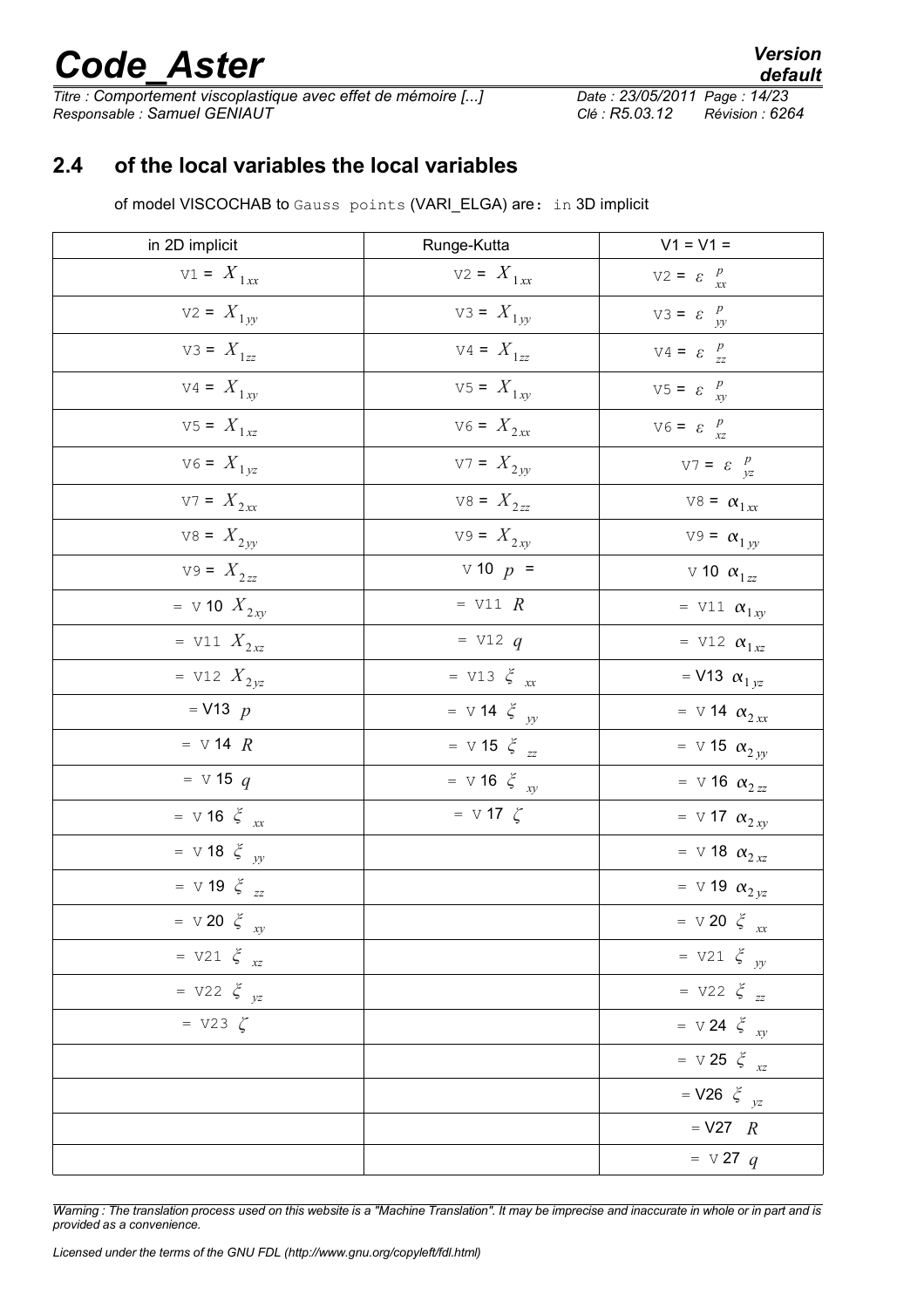| Code Aster                                                                                   | <b>Version</b><br>default                                         |
|----------------------------------------------------------------------------------------------|-------------------------------------------------------------------|
| Titre : Comportement viscoplastique avec effet de mémoire []<br>Responsable : Samuel GENIAUT | Date: 23/05/2011 Page: 15/23<br>Révision : 6264<br>Clé : R5.03.12 |
|                                                                                              | = the indicator $p$                                               |
|                                                                                              |                                                                   |

• is worth 1 if *ζ* the Gauss point plasticized during L" increment or 0 if not represent

•  $p$  the cumulated equivalent plastic strain (positive or null) Functionalities

### **3 and checking the constitutive law**

<span id="page-14-2"></span>is defined by the key word VISCOCHAB ( key word factor COMP\_INCR of commands STAT\_NON\_LINE , DYNA\_NON\_LINE, SIMU\_POINT\_MAT,...). It is associated with materials VISCOCHAB and VISCOCHAB\_FO (command DEFI\_MATERIAU ). Model VISCOCHAB

 $\ddot{o}$  checked in particular by the compoon  $\ddot{o}$ 

| <b>15</b> checked in particular by the cases following tests: COMP002I [V] |  |  |  |
|----------------------------------------------------------------------------|--|--|--|
|                                                                            |  |  |  |

| 6.07.102] | elementary Test      | of robustness and reliability of the viscoplastic behaviors.<br>COMP010I <sub>IV</sub>                 |
|-----------|----------------------|--------------------------------------------------------------------------------------------------------|
| 6.07.110  | elementary           | Validation of the taking into account of the temperature in the<br>viscoplastic behaviors. HSNV125D [V |
| 7.22.125] | Volume element       | in tension/shears and temperature variables (comparison with<br>other codes) SSND105B [V               |
| 6.08.105] | Constitutive law     | visco-élasto-plastic with effect of memory. Comparison with<br>VISC CIN2 MEMO SSND111A [V              |
| 6.08.111  | Effect of memory     | in a cyclic test. Comparison with VISC CIN2 MEMO SSNV118<br>IV6.04                                     |
| .118]     | <b>Traction test</b> | shears with the model viscoplastic of Chaboche. Comparison<br>with software SIDOLO Identification      |

### **4 of the parameters of the model The model**

<span id="page-14-1"></span>suggested being very close to that of Chaboche, one will be able to refer to [bib4] for the identification of the parameters of the initial model of Chaboche. For the identification

of the additional parameters, the reference [bib4] presents the tests used to supplement the identification of steel 316 SPH. More recently

<span id="page-14-0"></span>, the identification of steel 304L was carried out without taking account of the phenomena of restoration and progressive strain [bib10]. Bibliography

#### **5 J.LEMAITRE,**

- <span id="page-14-3"></span>1. J.L.CHABOCHE, Mechanics of the solid materials. Dunod 1996 L. BONNAFOUX, "Modification
- 2. of the viscoplastic model of Chaboche for the modelization of the phenomenon of progressive strains and establishment in the code finite elements Aster", Internal report EDF R & D, 1993 P. GEYER, "Modelization
- 3. of the phenomena of progressive strain by the model elastoplastic of Chaboche modified by Burlet and Cailletaud", HT-26/93/052/A (H-T20-1994-00254-FR in Eureka) Notes, 1994 P. GEYER, "Study and

*Warning : The translation process used on this website is a "Machine Translation". It may be imprecise and inaccurate in whole or in part and is provided as a convenience.*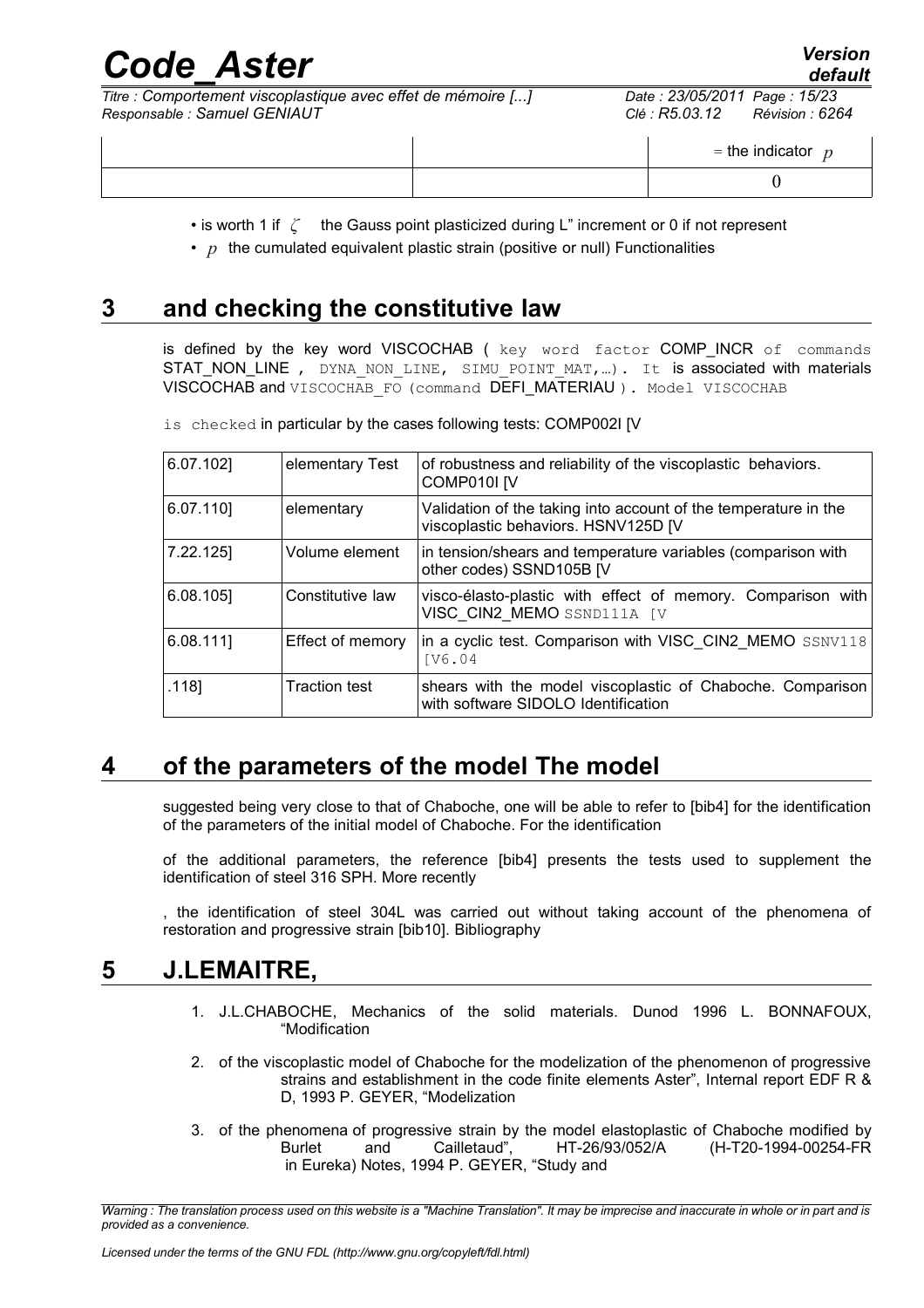*Titre : Comportement viscoplastique avec effet de mémoire [...] Date : 23/05/2011 Page : 16/23 Responsable : Samuel GENIAUT Clé : R5.03.12 Révision : 6264*

- 4. elastoviscoplastic modification of the model of Chaboche to improve the description of the ratchet 2d". Note HT-26/95/032/A (H-T20-1995-05189-FR in Eureka), 1995 P. GEYER, "Confrontation
- 5. of the model of Chaboche modified by Burlet and Cailletaud with the tests of pressure-tension of the French atomic energy agency", HT-26/94/006/A (H-T20-1994-02201-FR in Eureka) Notes, 1994 P. GEYER, "Computational simulation
- 6. of a test bi--tube with the elastoplastic models of Chaboche and Taheri", HT-26/94/023/A (H-T20-1995-00954-FR in Eureka) Notes, 1995 P. GEYER, "Evaluating
- 7. of the models of Chaboche and Burlet by the computation of test COTHAA nA8", HT-C2/96/010/A (H-T00-1997-00320-FR in Eureka) Notes, 1997 P. GEYER, "Evaluating
- 8. of the models of Chaboche and Burlet by the computation of the cast solid sleeve tested on the loop CUMULUS in progressive strain", HT-C2/96/047/A (H-T00-1997-02043- FR in Eureka) Notes, 1997 P. GEYER, "Characterization
- 9. of steel 304L used during the tests "progressive strain" on CUMULUS and identification of the parameters of the model of Chaboche", HT-26/93/040/A (H-T20-1993-03153-FR in Eureka) Notes, 1993 F. CURTIT, "Identification
- 10. of a constitutive law of the Chaboche type with effect of memory of hardening for steel 304L with 20°C and 300°C", Notes H-T26-2007-3264, 2008 J.M. PROIX, "Behavior models
- 11. élasto-visco-plastic of Chaboche, Document de Référence de Code\_Aster", [R5.03.04], 2007 P.GEYER, J.M.PROIX, S.JAYET-GENDROT
- 12. , S.TAHERI, "A 3D elastoplastic cyclic consitutive law for the description of ratchetting of 316 stainless steel", SMIRT 1995 Description of the versions of the document

### **6 Version Aster Author (S) or contributor**

<span id="page-15-0"></span>

| S),<br>organizatio<br>n | <b>Description</b><br>modifications<br>9.4 | of S. Geniaut EDF/R & D /AMA initial                             |
|-------------------------|--------------------------------------------|------------------------------------------------------------------|
| Text                    | , model<br><b>VISCOCHAB</b>                | J.M. Proix EDF/R & D /AMA Correction of                          |
|                         | 10.5                                       |                                                                  |
| the                     |                                            | addition of the § Additional functionalities and checking<br>and |
| meaning                 | the<br>local<br>οf                         | Statement of the terms of the jacobian matrix                    |
|                         | variables                                  |                                                                  |

*Warning : The translation process used on this website is a "Machine Translation". It may be imprecise and inaccurate in whole or in part and is provided as a convenience.*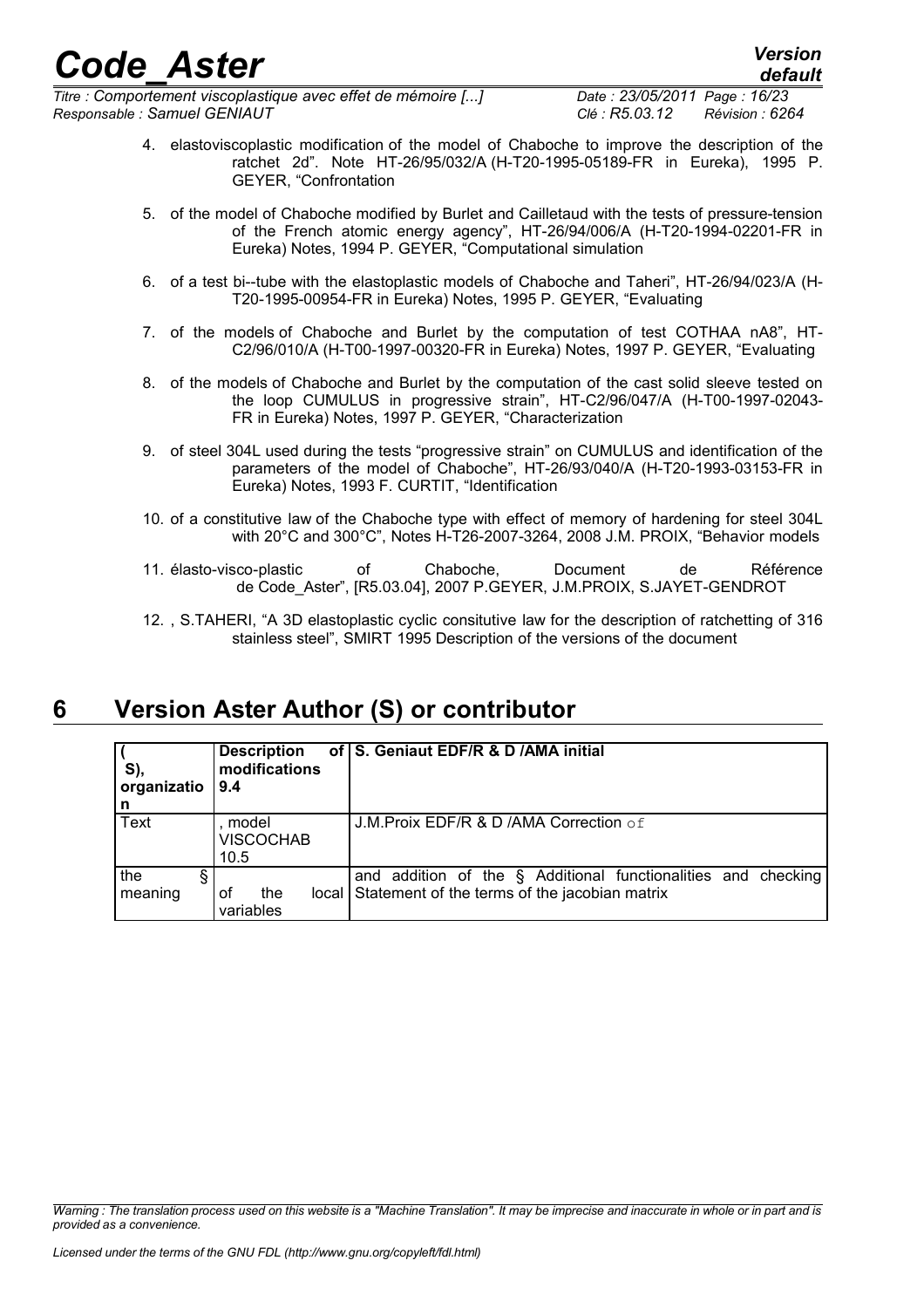*Titre : Comportement viscoplastique avec effet de mémoire [...] Date : 23/05/2011 Page : 17/23 Responsable : Samuel GENIAUT Clé : R5.03.12 Révision : 6264*

### <span id="page-16-1"></span>**7**

### **7.1 In computations presented here, one will omit**

<span id="page-16-0"></span>the exhibitor "+" to indicate the quantities at current time (fine of time step). The jacobian matrix of the system is

the matrix written per blocks: terms related to the elastic **J** relation

|              | $\partial_{\underline{g}}$ | $\partial g$                                     | $\partial g$                                                                 |                                        | $\partial g$ $\partial g$ | $\partial g$             | $\partial g$                        |
|--------------|----------------------------|--------------------------------------------------|------------------------------------------------------------------------------|----------------------------------------|---------------------------|--------------------------|-------------------------------------|
|              | $\partial[\Delta \sigma]$  | $\partial[\Delta \mathbf{X}_1]$                  | $\partial(\Delta \mathbf{X_2})$ $\partial(\Delta p)$ $\partial(\Delta R)$    |                                        |                           | $\partial[\Delta q]$     | Δξ)<br>$\partial$                   |
|              | $\partial l$               | $\partial l$                                     | $\partial l$                                                                 | $\partial l$                           | $\partial l$              | $\partial l$             | $\partial l$                        |
| $\partial  $ | $ \Delta \bm{\sigma} $     | $\partial[\Delta \mathbf{X}_1]$                  | $\partial[\Delta \mathbf{X_2}]$                                              | $\partial(\Delta\, p)$                 | $\partial(\Delta R)$      | $\partial(\Delta q)$     | $\partial$<br>$\Delta \xi$          |
|              | $\partial j$               | $\partial j$                                     | $\partial j$                                                                 | $\partial j$                           | $\partial j$              | $\partial j$             | $\partial j$                        |
|              | $\partial[\Delta \sigma]$  | $\partial[\Delta \mathbf{X_1}]$                  | $\partial \big[\Delta \mathbf{X_2}\big]$                                     | $\partial(\Delta p)$                   | $\partial(\Delta R)$      | $\partial$<br>$\Delta q$ | $Δ$ ξ<br>$\partial$                 |
|              | $\partial f$               |                                                  | $\partial f$                                                                 | $\partial f$                           | $\partial f$              | $\partial f$             | $\partial f$                        |
|              |                            | $\overline{\Delta \mathbf{X}_1}$<br>$\partial$ . | $\overline{\partial (\Delta \mathbf{X_2})}$ $\overline{\partial (\Delta p)}$ |                                        | $\partial(\Delta R)$      | $\partial$<br>$\Delta q$ | $\partial$<br>$\Delta \xi$          |
|              | $\partial r$               | $\partial r$                                     | $\partial r$                                                                 | $\partial r$                           | $\partial r$              | $\partial r$             | $\partial r$                        |
|              | $\partial[\Delta \sigma]$  | $\Delta \mathbf{X}_1$<br>$\partial$              | $\partial \bigl( \Delta \, \mathbf{X_{2}} \bigr)$                            | $\partial(\Delta p)$                   | $\partial(\Delta R)$      | $\partial$<br>$\Delta q$ | $\partial[\Delta \boldsymbol{\xi}]$ |
|              | $\partial h$               | $\partial h$                                     | $\partial h$                                                                 | $\partial h$                           | $\partial h$              | $\partial h$             | $\partial h$                        |
|              | $\partial[\Delta \sigma]$  | $\partial[\Delta \mathbf{X_1}]$                  | $\partial  \Delta \mathbf{X_2} $                                             | $\partial(\Delta p)$                   | $\partial(\Delta R)$      | $\partial[\Delta q]$     | $\partial(\Delta \xi)$              |
|              | $\partial c$               | $\partial c$                                     |                                                                              | $\partial c$ $\partial c$ $\partial c$ |                           | $\partial c$             | $\partial c$                        |
|              | $\partial[\Delta \sigma]$  | $\Delta$ <b>X</b> <sub>1</sub><br>$ \partial $   | $\partial[\Delta \mathbf{X_2}]$                                              | $\partial(\Delta p)$                   | $\partial(\Delta R)$      | $\partial$<br>$\Delta q$ | Δξ<br>$\partial$                    |
|              |                            |                                                  |                                                                              |                                        |                           |                          |                                     |

#### stress-strain: terms related to kinematic hardening

$$
g(\Delta Y) = \Delta \boldsymbol{\sigma} - H \left( \Delta \boldsymbol{\varepsilon} - \Delta \boldsymbol{\varepsilon}^{\mathbf{th}} - \Delta p \frac{\partial F}{\partial \boldsymbol{\sigma}^+} \right)
$$

$$
\frac{\partial g}{\partial(\Delta \sigma)} = I_d + H \left( \frac{\partial^2 F}{\partial \sigma^2} \right) \Delta p
$$

$$
\frac{\partial g}{\partial(\Delta \mathbf{X_i})} = H \left( \frac{\partial^2 F}{\partial \mathbf{X_i} \partial \sigma} \right) \Delta p
$$

$$
\frac{\partial g}{\partial(\Delta p)} = H \left( \frac{\partial F}{\partial \sigma} \right)
$$

$$
\frac{\partial g}{\partial(\Delta R)} = 0, \quad \frac{\partial g}{\partial(\Delta q)} = 0, \quad \frac{\partial g}{\partial(\Delta \mathbf{g})} = 0
$$

*Warning : The translation process used on this website is a "Machine Translation". It may be imprecise and inaccurate in whole or in part and is provided as a convenience.*

 $\overline{a}$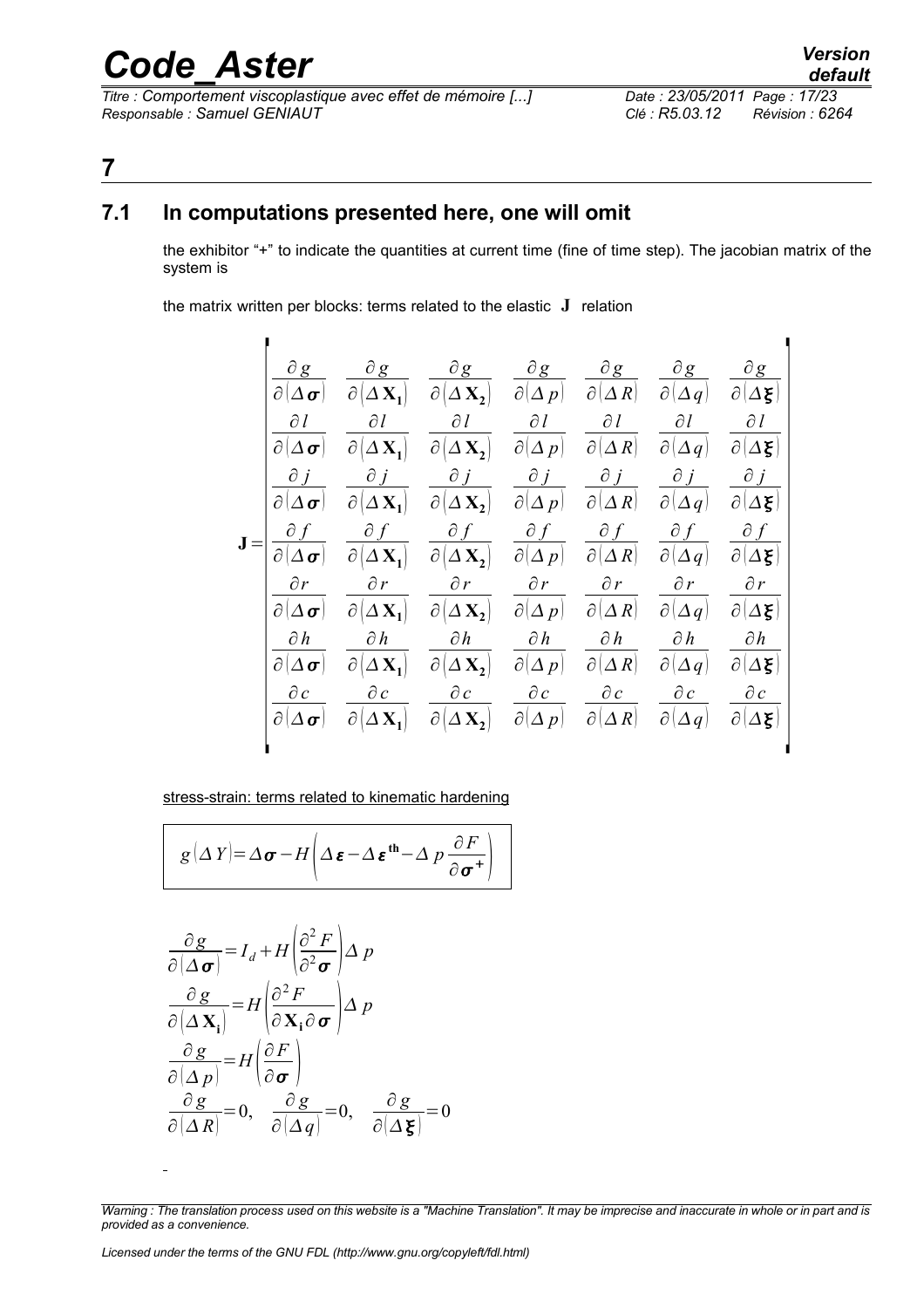*Titre : Comportement viscoplastique avec effet de mémoire [...] Date : 23/05/2011 Date : 23/05/2012 Page : 23/05/2011 Page : 23/05/2011 Page : 85.03.12 Responsable : Samuel GENIAUT Clé : R5.03.12 Révision : 6264*

: with: and terms related to cumulated

$$
\frac{k_i(\Delta Y) = \Delta \mathbf{X}_i - \frac{2}{3} C_i \Delta \epsilon^p + y_i^* \Big[ \delta_i \mathbf{X}_i^* + (1 - \delta_i) \Big( \mathbf{X}_i^* \cdot \mathbf{n}^+ \Big) \mathbf{n}^+ \Big] \Delta p + y_{Xi} \Big[ (\mathbf{X}_i^* \Big)_{eq} \Big]^{m_i^{-1}} \mathbf{X}_i^* \Delta t \quad i = 1,2 \quad \text{plastic}
$$
\n
$$
\text{city } n = \sqrt{\frac{2}{3}} \frac{\partial F}{\partial \sigma} = \sqrt{\frac{3}{2}} \frac{\tilde{\sigma} - \mathbf{X}}{(\tilde{\sigma} - \mathbf{X})_{eq}} \Delta \epsilon^p = \Delta p \frac{\partial F}{\partial \sigma}
$$
\n
$$
\frac{\partial k_i}{\partial (\Delta \sigma)} = -\frac{2}{3} C_i \Delta p \frac{\partial^2 F}{\partial \sigma^2} + y_i \frac{2}{3} (1 - \delta_i) \Delta p \Big[ \Big( X_i \cdot \frac{\partial F}{\partial \sigma} \Big) \frac{\partial^2 F}{\partial \sigma^2} + \Big( \frac{\partial^2 F}{\partial \sigma^2} \cdot \mathbf{X}_i \Big) \otimes \frac{\partial F}{\partial \sigma} \Big]
$$
\n
$$
\frac{\partial k_i}{\partial (\Delta \mathbf{X}_i)} = \mathbf{I}_\mathbf{d} - \frac{2}{3} C_i \Delta p \frac{\partial^2 F}{\partial \mathbf{X}_i \partial \sigma}
$$
\n
$$
+ y_i \Delta p \Bigg\{ \delta_i \mathbf{I}_\mathbf{d} + \frac{2}{3} (1 - \delta_i) \Bigg[ \Big( \mathbf{X}_i \cdot \frac{\partial F}{\partial \sigma} \Big) \frac{\partial^2 F}{\partial \mathbf{X}_i \partial \sigma} + \frac{\partial F}{\partial \sigma} \otimes \frac{\partial F}{\partial \sigma} + \Big( \frac{\partial^2 F}{\partial \mathbf{X}_i \partial \sigma} \cdot \mathbf{X}_i \Big) \otimes \frac{\partial F}{\partial \sigma} \Bigg] \Bigg\}
$$
\n
$$
+ y_{Xi} \Delta t \Big[ (\mathbf{X}_i)_{eq} \Big]^{m_i^{-1}} \mathbf{I}_\mathbf{d} + y_{Xi} \Delta t \Big( m_i - 1 \Big) \frac{\partial (\mathbf
$$

*Warning : The translation process used on this website is a "Machine Translation". It may be imprecise and inaccurate in whole or in part and is provided as a convenience.*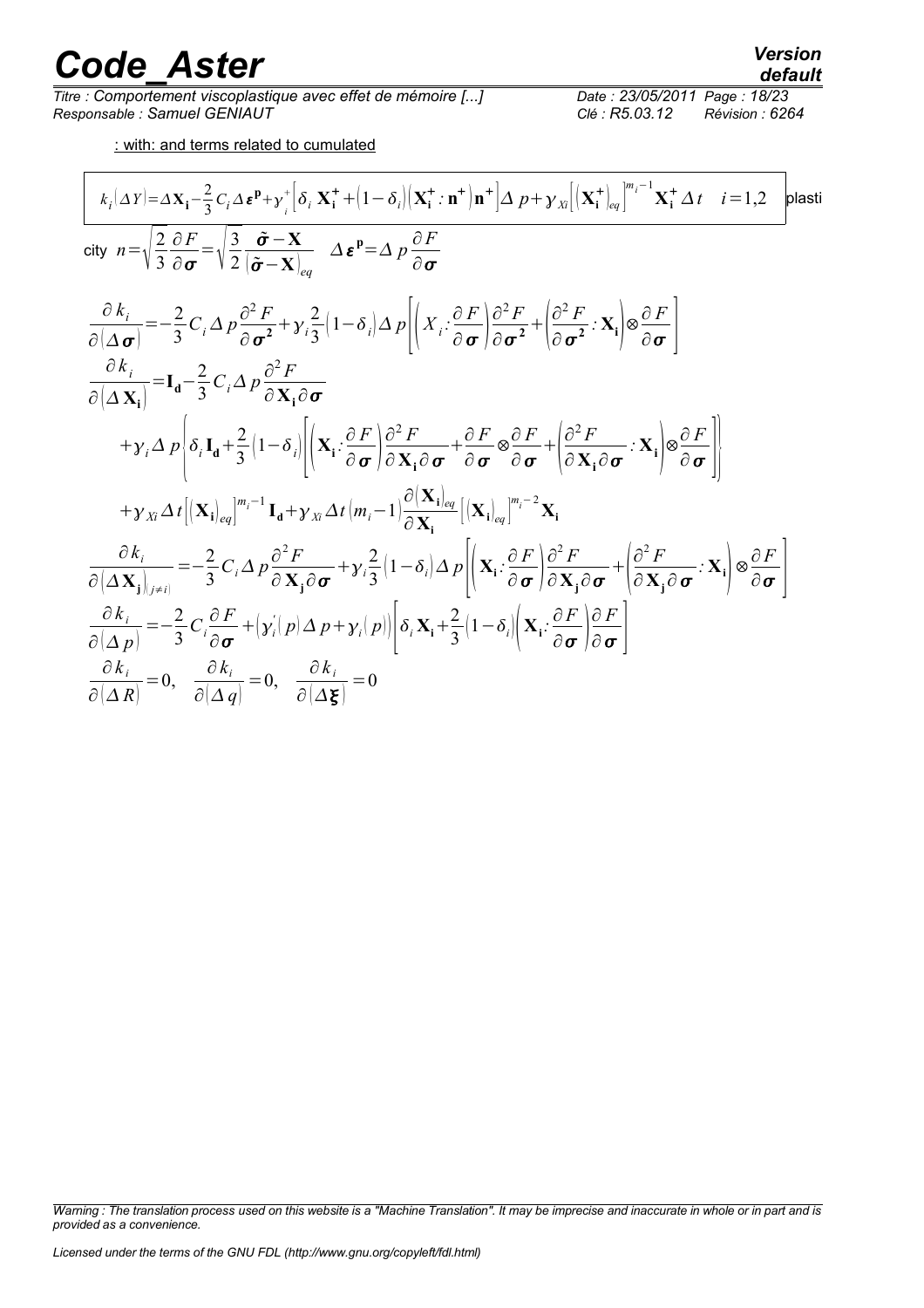*Titre : Comportement viscoplastique avec effet de mémoire [...] Date : 23/05/2011 Date : 23/05/2014 Page : 23/05/2014 Page : 23/05/2014 Page : 23/05/2014 Page : 23/05/2014 Page : Page : Page : Page : Page : Responsable : Samuel GENIAUT Clé : R5.03.12 Révision : 6264*

: terms related to isotropic hardening

$$
f(\Delta Y) = \Delta p - \Delta t \left(\frac{F^+}{K_0 + \alpha_k R^+}\right)^n \exp\left[\alpha \left(\frac{F^+}{K_0 + \alpha_k R^+}\right)^{n+1}\right]
$$
  
\n
$$
\frac{\partial f}{\partial(\Delta \sigma)} = -\Delta t \left(\frac{F}{K_0 + \alpha_k R}\right)^{n-1} \exp\left[\alpha \left(\frac{F}{K_0 + \alpha_k R}\right)^{n+1}\right] \frac{1}{K_0 + \alpha_k R} \left[n + \alpha (n+1) \left(\frac{F}{K_0 + \alpha_k R}\right)^{n+1}\right] \frac{\partial F}{\partial \sigma}
$$
  
\n
$$
\frac{\partial f}{\partial(\Delta X_i)} = -\Delta t \left(\frac{F}{K_0 + \alpha_k R}\right)^{n-1} \exp\left[\alpha \left(\frac{F}{K_0 + \alpha_k R}\right)^{n+1}\right] \frac{1}{K_0 + \alpha_k R} \left[n + \alpha (n+1) \left(\frac{F}{K_0 + \alpha_k R}\right)^{n+1}\right] \frac{\partial F}{\partial X_i}
$$
  
\n
$$
\frac{\partial f}{\partial(\Delta R)} = \Delta t \left(\frac{F}{K_0 + \alpha_k R}\right)^{n-1} \exp\left[\alpha \left(\frac{F}{K_0 + \alpha_k R}\right)^{n+1}\right] \frac{1}{K_0 + \alpha_k R}
$$
  
\n
$$
\times \left[n + \alpha (n+1) \left(\frac{F}{K_0 + \alpha_k R}\right)^{n+1}\right] \left(\alpha_R + \alpha_k \frac{F}{K_0 + \alpha_k R}\right)
$$
  
\n
$$
\frac{\partial f}{\partial(\Delta p)} = 1, \quad \frac{\partial g}{\partial(\Delta g)} = 0, \quad \frac{\partial g}{\partial(\Delta g)} = 0
$$

: dependant terms in keeping with field relating

$$
r(\Delta Y) = \Delta R - b(Q^+ - R^+) \Delta p - \gamma_r |Q_r^+ - R^+|^m r \operatorname{sgn}(Q_r^+ - R^+) \Delta t
$$
  
\n
$$
\frac{\partial r}{\partial (\Delta \sigma)} = 0
$$
  
\n
$$
\frac{\partial r}{\partial (\Delta \sigma)} = 0
$$
  
\n
$$
\frac{\partial r}{\partial (\Delta p)} = -b(Q - R)
$$
  
\n
$$
\frac{\partial r}{\partial (\Delta R)} = 1 + b \Delta p + \gamma_r m_r |Q_r - R|^{m_r - 1} \Delta t
$$
  
\n
$$
\frac{\partial r}{\partial (\Delta q)} = -b \Delta p Q'(q) - \gamma_r m_r |Q_r - R|^{m_r - 1} Q'_r(q) \Delta t
$$
  
\navec  
\n
$$
Q'(q) = 2 \mu |Q_m - Q_0| e^{-2m uq}
$$
  
\navec  
\n
$$
Q'_r(q) = Q'(q) \left[ 1 - 2Q'_r \left| \frac{Q_m - Q}{Q_m^2} \right| \right]
$$
  
\n
$$
\frac{\partial r}{\partial (\Delta \xi)} = 0
$$

*Warning : The translation process used on this website is a "Machine Translation". It may be imprecise and inaccurate in whole or in part and is provided as a convenience.*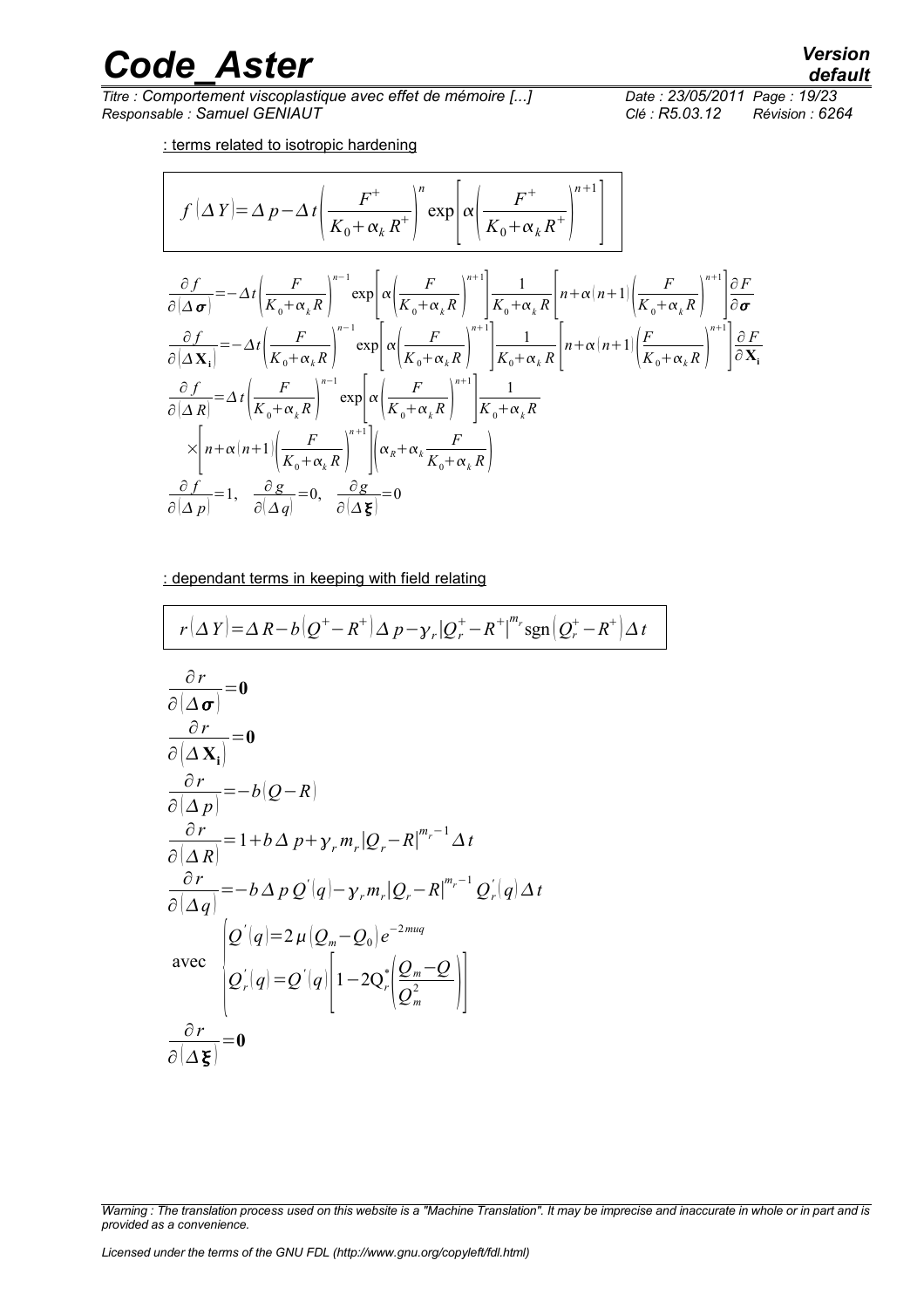*Titre : Comportement viscoplastique avec effet de mémoire [...] Responsable : Samuel GENIAUT Clé : R5.03.12 Révision : 6264*

 $^{+}$ 

to the effect of memory: with Here, one makes an approximation, by

$$
h(\Delta Y) = \Delta q - \eta \langle \mathbf{n} : \mathbf{n}^* \rangle^+ \Delta p \quad \text{considering } \mathbf{n}^* = \sqrt{\frac{3}{2}} \frac{\varepsilon^p - \xi}{\left[\varepsilon^p - \xi\right]_{eq}}
$$

that. terms related to the center of the field relating  $\langle\, {\bf n}$  :  ${\bf n}^*\rangle^+ \!=\! {\big\langle\, {\bf n}$  :  ${\bf n}^*\big\rangle^{\dagger}}$ 

$$
\frac{\partial h}{\partial(\Delta \sigma)} = -\eta \Delta p \frac{1}{|\epsilon^p - \xi|_{eq}} [\frac{\partial^2 F}{\partial \sigma^2} : (\epsilon^p - \xi) + \Delta p \frac{\partial^2 F}{\partial \sigma^2} : \frac{\partial F}{\partial \sigma}
$$
\n
$$
- \frac{3}{2} \frac{\Delta p}{|(\epsilon^p - \xi|_{eq})|^2} [\frac{\partial F}{\partial \sigma} : (\epsilon^p - \xi) + \Delta p \frac{\partial^2 F}{\partial \sigma^2} : (\epsilon^p - \xi)]
$$
\n
$$
\frac{\partial h}{\partial(\Delta x_i)} = -\eta \Delta p \frac{1}{|\epsilon^p - \xi|_{eq}} [\frac{\partial^2 F}{\partial x_i \partial \sigma} : (\epsilon^p - \xi) + \Delta p \frac{\partial^2 F}{\partial x_i \partial \sigma} : \frac{\partial F}{\partial \sigma}
$$
\n
$$
- \frac{3}{2} \frac{\Delta p}{|(\epsilon^p - \xi|_{eq})^2} [\frac{\partial F}{\partial \sigma} : (\epsilon^p - \xi) + \Delta p \frac{\partial^2 F}{\partial x_i \partial \sigma} : (\epsilon^p - \xi)]
$$
\n
$$
\frac{\partial h}{\partial(\Delta p)} = -\eta \frac{1}{|\epsilon^p - \xi|_{eq}} [\frac{\partial F}{\partial \sigma} : (\epsilon^p - \xi) + \Delta p \frac{\partial F}{\partial \sigma} : \frac{\partial F}{\partial \sigma} - \frac{3}{2} \frac{\Delta p}{|(\epsilon^p - \xi|_{eq})^2} (\frac{\partial F}{\partial \sigma} : (\epsilon^p - \xi) \frac{\partial F}{\partial \sigma}]
$$
\n
$$
\frac{\partial h}{\partial(\Delta R)} = 0
$$
\n
$$
\frac{\partial h}{\partial(\Delta q)} = 1
$$
\n
$$
\frac{\partial h}{\partial(\Delta \xi)} = \frac{\eta}{|\epsilon^p - \xi|_{eq}} \Delta p \frac{\partial F}{\partial \sigma} + \frac{3}{2} (\mathbf{n} \cdot \mathbf{n}^*) \frac{\epsilon^p - \xi}{|\epsilon^p - \xi|_{eq}}
$$

*Warning : The translation process used on this website is a "Machine Translation". It may be imprecise and inaccurate in whole or in part and is provided as a convenience.*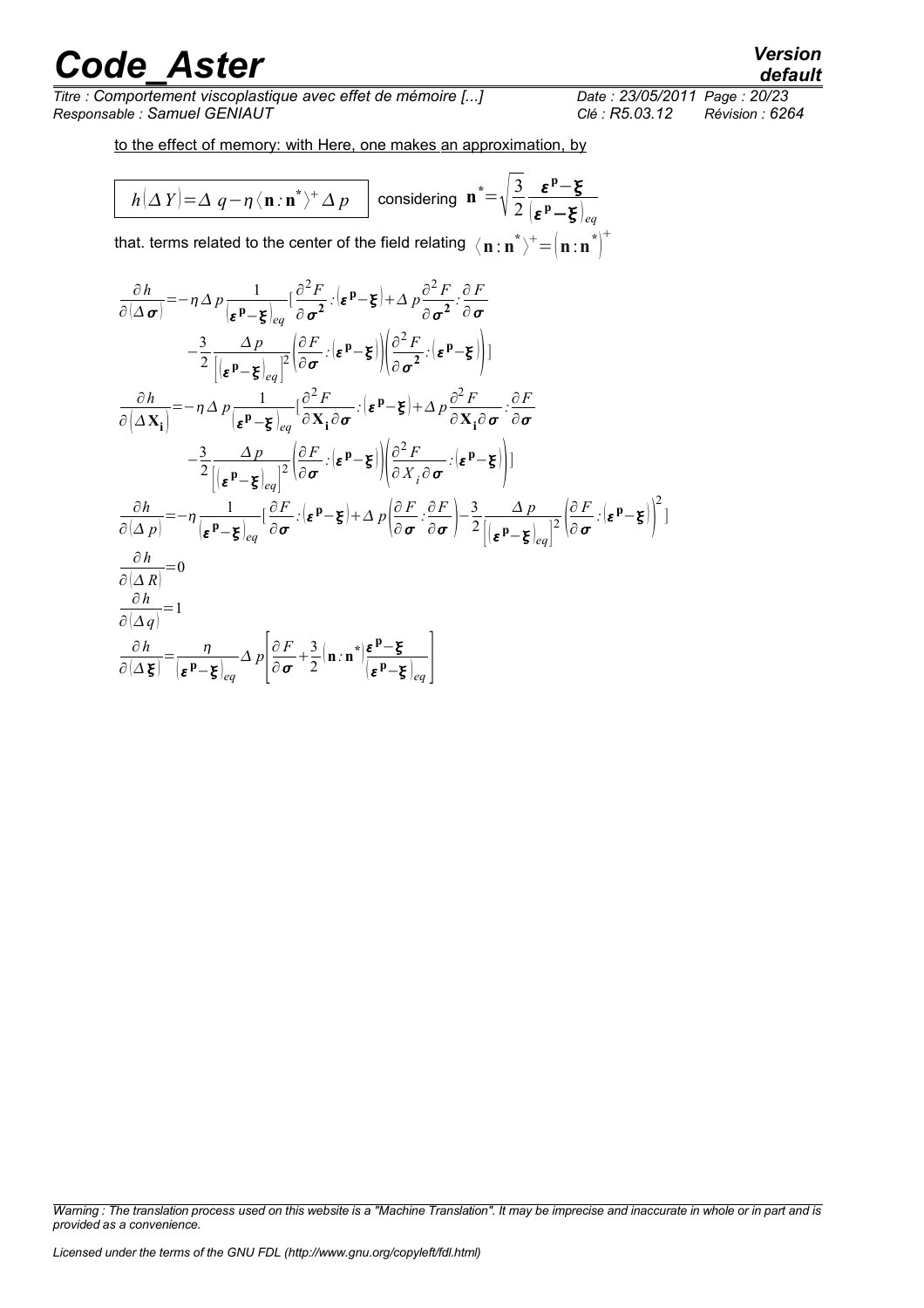*Titre : Comportement viscoplastique avec effet de mémoire [...] Responsable : Samuel GENIAUT Clé : R5.03.12 Révision : 6264*

to the effect of memory: Here, one makes an approximation, by considering

$$
c(\Delta Y) = \Delta \xi - \sqrt{\frac{3}{2}} (1 - \eta) \langle \mathbf{n} \cdot \mathbf{n}^* \rangle^+ \Delta p \left( \mathbf{n}^* \right)^+
$$

that. Computation of the tangent stiffness the iterative  $\,\,\bra{\mathbf{n}:\mathbf{n}}^*\rangle^+=\left(\mathbf{n}:\mathbf{n}^*\right)^+$  $\! + \!$ 

$$
\frac{\partial c}{\partial(\Delta \sigma)} = -\frac{3}{2}(1-\eta)\frac{\Delta p}{\left[\epsilon^p-\xi\right]_{eq}}\left[\left(\frac{\partial^2 F}{\partial \sigma^2}\cdot\left(\epsilon^p-\xi\right)\right]\otimes\left(\frac{\epsilon^p-\xi}{\epsilon^p-\xi\right]_{eq}}+\Delta p\left(n\cdot n^*\right)\frac{\partial^2 F}{\partial \sigma^2} \n-3\frac{\Delta p}{\left[\left(\epsilon^p-\xi\right]_{eq}\right]^2}\left(n\cdot n^*\right)\left(\frac{\partial^2 F}{\partial \sigma^2}\cdot\left(\epsilon^p-\xi\right)\right]\otimes\left(\epsilon^p-\xi\right)+\Delta p\frac{\left(\epsilon^p-\xi\right)}{\left(\epsilon^p-\xi\right]_{eq}}\otimes\left(\frac{\partial F}{\partial \sigma}\cdot\frac{\partial^2 F}{\partial \sigma^2}\right)\right] \n\frac{\partial c}{\partial(\Delta X_i)} = -\frac{3}{2}(1-\eta)\frac{\Delta p}{\left[\epsilon^p-\xi\right]_{eq}}\left[\left(\frac{\partial^2 F}{\partial X_i\partial \sigma}\cdot\left(\epsilon^p-\xi\right)\right]\otimes\left(\frac{\epsilon^p-\xi}{\epsilon^p-\xi\right)_{eq}}+\Delta p\left(n\cdot n^*\right)\frac{\partial^2 F}{\partial X_i\partial \sigma} \n-3\frac{\Delta p}{\left[\left(\epsilon^p-\xi\right]_{eq}\right]^2}\left(n\cdot n^*\right)\left(\frac{\partial^2 F}{\partial X_i\partial \sigma}\cdot\left(\epsilon^p-\xi\right)\right)\otimes\left(\epsilon^p-\xi\right)+\Delta p\frac{\left(\epsilon^p-\xi\right)}{\left(\epsilon^p-\xi\right)_{eq}}\otimes\left(\frac{\partial F}{\partial \sigma}\cdot\frac{\partial^2 F}{\partial X_i\partial \sigma}\right)\right] \n\frac{\partial c}{\partial(\Delta p)} = -\frac{3}{2}(1-\eta)\frac{1}{\left(\epsilon^p-\xi\right)_{eq}}\left[(n\cdot n^*\right)\left(\epsilon^p-\xi\right)+\frac{\Delta p}{\left(\epsilon^p-\xi\right)_{eq}}\left(\frac{\partial F}{\partial \sigma}\cdot\frac{\partial F}{\partial \sigma}\right)\left(\epsilon^p-\xi\right) \n+\Delta p\left(n\cdot n^*\right)\frac{\partial F}{\partial \sigma}-3\frac{\Delta p}{\left(\epsilon^p-\xi\right)_{eq}}\left(n\cdot n^*\right)^2\left(\epsilon
$$

*Warning : The translation process used on this website is a "Machine Translation". It may be imprecise and inaccurate in whole or in part and is provided as a convenience.*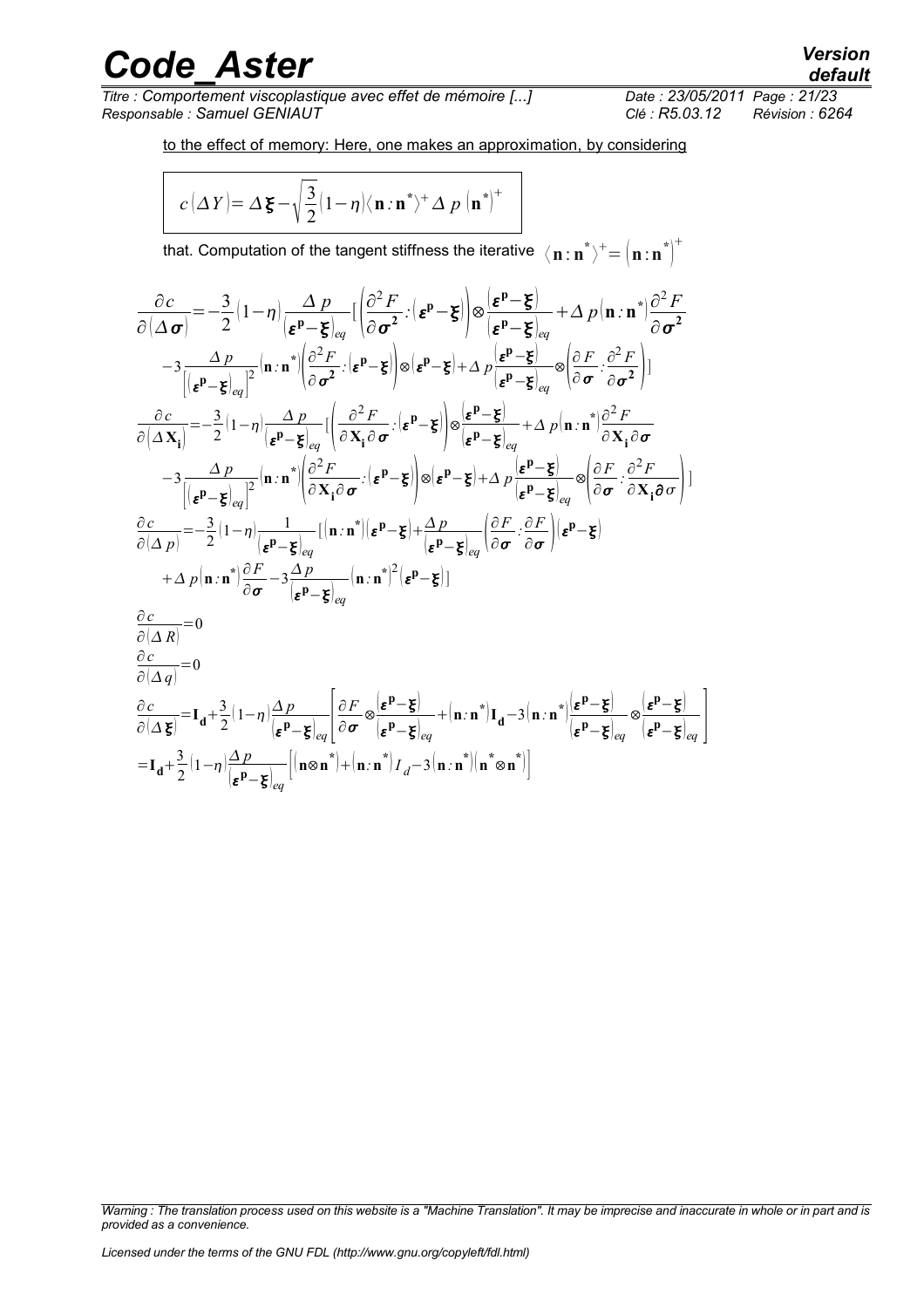*Titre : Comportement viscoplastique avec effet de mémoire [...] Date : 23/05/2011 Page : 22/23 Responsable : Samuel GENIAUT Clé : R5.03.12 Révision : 6264*

### **7.2 diagram of total Newton (**

<span id="page-21-0"></span>to ensure the equilibrium) requires to know the tangent operator of the system assembled at the end of each increment. The tangent operator is noted. It is possible to determine this operator  $\mathbf{M_c} \!=\! \frac{\partial \boldsymbol{\sigma}}{\partial \boldsymbol{\sigma}}$ ∂ε starting from the terms of the jacobienne of the local system, already calculated previously *J* (see §7.1). Indeed, the system is checke[d7.1](#page-16-0) the end

of the increment and for  $\phi(\Delta Y)=0$  a small variation of, by regarding this time as variable  $\phi$ , the system remains with  $\epsilon$  the equilibrium and thus one checks. By differentiation, one obtains: For  $d\phi=0$ 

the (S1) system: For the (S2)

$$
\frac{\partial \phi}{\partial (\Delta \varepsilon)} d(\Delta \varepsilon) + \frac{\partial \phi}{\partial (\Delta \sigma)} d(\Delta \sigma) + \frac{\partial \phi}{\partial (\Delta X_i)} d(\Delta X_i)
$$

$$
+ \frac{\partial \phi}{\partial (\Delta p)} d(\Delta p) + \frac{\partial \phi}{\partial (\Delta R)} d(\Delta R) = 0
$$

the presentation is limited

system: In the continuation,

$$
\frac{\partial \phi}{\partial (\Delta \varepsilon)} d(\Delta \varepsilon) + \frac{\partial \phi}{\partial (\Delta \sigma)} d(\Delta \sigma) + \frac{\partial \phi}{\partial (\Delta X_i)} d(\Delta X_i) \n+ \frac{\partial \phi}{\partial (\Delta p)} d(\Delta p) + \frac{\partial \phi}{\partial (\Delta R)} d(\Delta R) + \frac{\partial \phi}{\partial (\Delta q)} d(\Delta q) + \frac{\partial \phi}{\partial (\Delta \varepsilon)} d(\Delta \varepsilon) = 0
$$

to the (S1) system, but the approach is identical for the (S2) system. One rewrites the system by putting

the ends in the member of right: With the notations  $\epsilon$  defined previously

$$
\frac{\partial \phi}{\partial (\Delta \sigma)} d (\Delta \sigma) + \frac{\partial \phi}{\partial (\Delta X_i)} d (\Delta X_i) + \frac{\partial \phi}{\partial (\Delta p)} d (\Delta p) + \frac{\partial \phi}{\partial (\Delta R)} d (\Delta R) = -\frac{\partial \phi}{\partial (\Delta \varepsilon)} d (\Delta \varepsilon)
$$

, this system is written in matric form: . However where the elastic modulus represents

$$
J. d(\Delta Y) = -\frac{\partial \phi}{\partial (\Delta \varepsilon)} d(\Delta \varepsilon)
$$
  
From where  $\frac{\partial \phi}{\partial (\Delta \varepsilon)} = \begin{vmatrix} \frac{\partial g}{\partial (\Delta \varepsilon)} \\ \frac{\partial k_i}{\partial (\Delta \varepsilon)} \\ \frac{\partial f}{\partial (\Delta \varepsilon)} \\ \frac{\partial r}{\partial (\Delta \varepsilon)} \end{vmatrix} = \begin{vmatrix} -\mathbf{H} \\ 0 \\ 0 \\ 0 \end{vmatrix}$  **H** . The idea then consists in

*Warning : The translation process used on this website is a "Machine Translation". It may be imprecise and inaccurate in whole or in part and is provided as a convenience.*